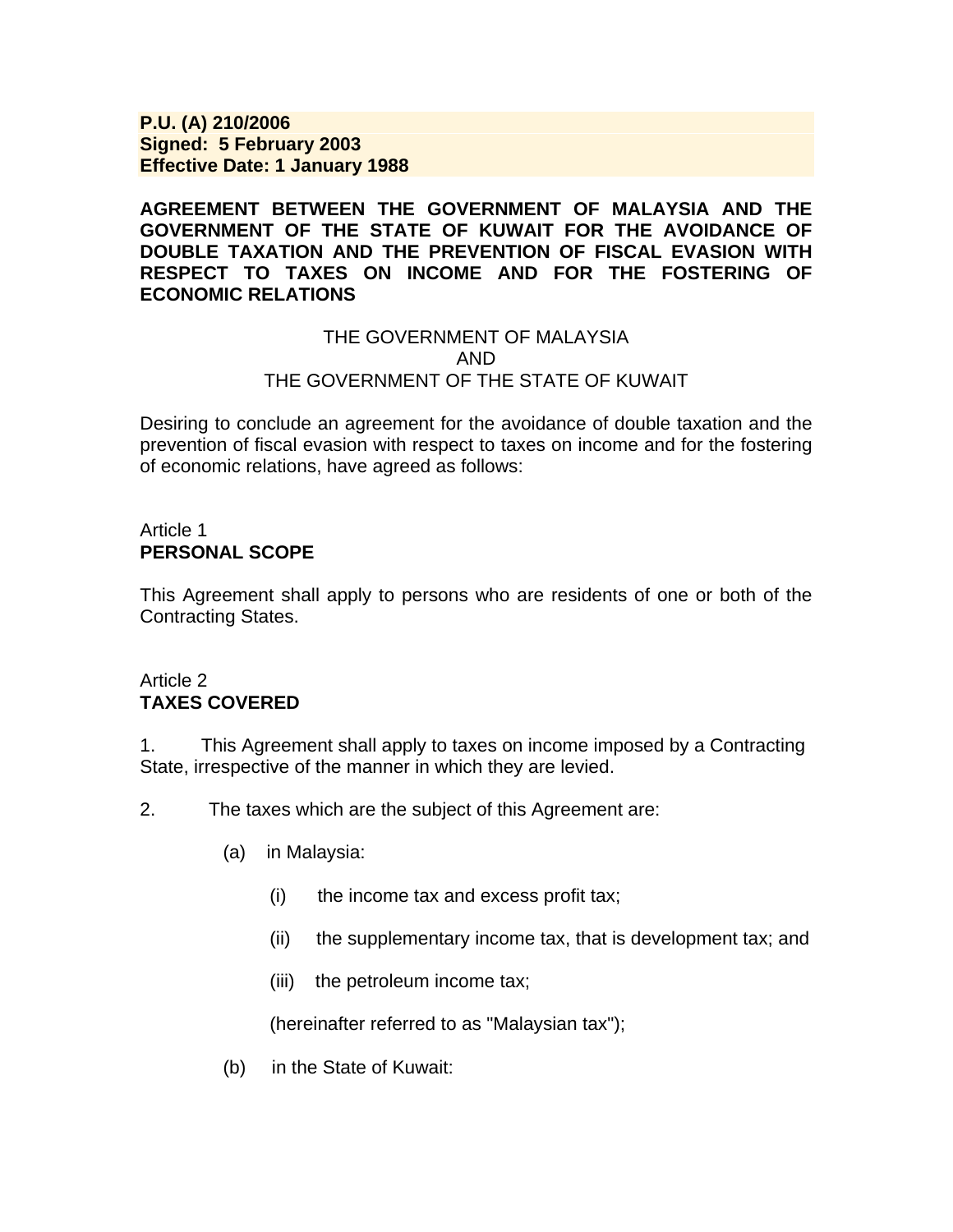- (i) the corporate income tax;
- (ii) the 5% of the net profits of shareholding companies payable to the Kuwait Foundation for the Advancement of Science (KFAS); and
- (iii) the Zakat;

(hereinafter referred to as "Kuwait tax").

3. The Agreement shall also apply to any identical or substantially similar taxes on income which are imposed after the date of signature of this Agreement in addition to, or in place of, the existing taxes. The competent authorities of the Contracting States shall notify each other of important changes which have been made in their respective taxation laws.

### Article 3 **GENERAL DEFINITIONS**

- 1. In this Agreement, unless the context otherwise requires:
	- (a) the term "Malaysia" means the territories of the Federation of Malaysia, the territorial waters of Malaysia and the sea-bed and subsoil of the territorial waters, and includes any area extending beyond the limits of the territorial waters of Malaysia, and the seabed and subsoil of any such area, which has been or may hereafter be designated under the laws of Malaysia and in accordance with international law as an area over which Malaysia has sovereign rights for the purposes of exploring and exploiting the natural resources, whether living or non-living;
	- (b) the term "Kuwait" means the State of Kuwait and includes any area beyond the territorial sea which in accordance with international law has been or may be designated under the laws of Kuwait as an area in which Kuwait may exercise sovereign rights or jurisdiction;
	- (c) the terms "a Contracting State" and "the other Contracting State" mean Malaysia or Kuwait as the context requires;
	- (d) the term "person" includes an individual, a company and any other body of persons which is treated as a person for tax purposes;
	- (e) the term "company" means any body corporate or any entity which is treated as a body corporate for tax purposes;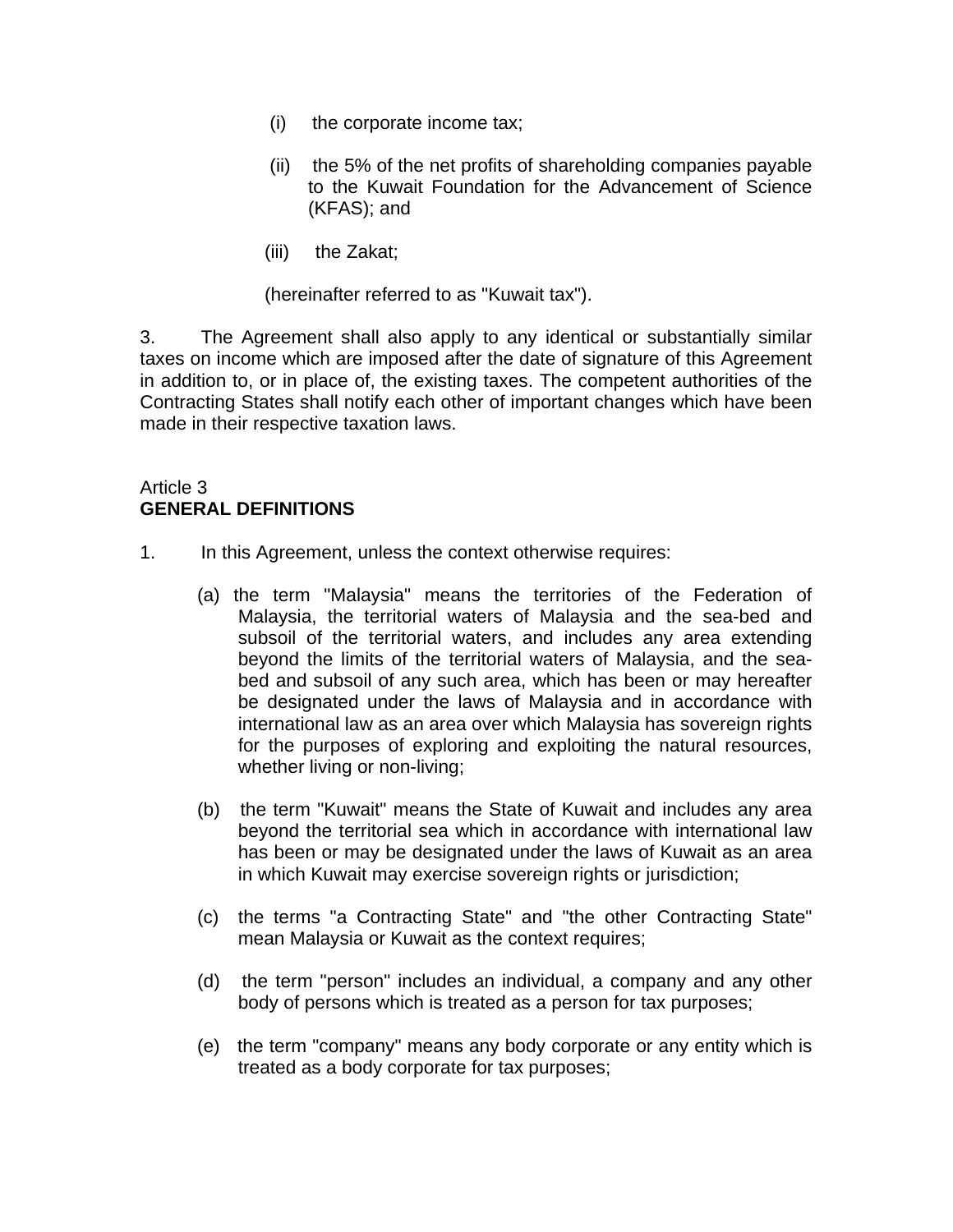- (f) the terms "enterprise of a Contracting State" and "enterprise of the other Contracting State" mean respectively an enterprise carried on by a resident of a Contracting State and an enterprise carried on by a resident of the other Contracting State;
- (g) the term "tax" means Malaysian tax or Kuwaiti tax, as the context requires;
- (h) the term "national" means:
	- (i) in respect of Malaysia, any individual possessing the nationality or citizenship of Malaysia and any legal person, partnership, association and any other entity deriving its status as such from the laws in force in Malaysia;
	- (ii) in respect of Kuwait, any individual possessing the nationality of Kuwait and any legal person, partnership and association deriving its status as such from the laws in force in Kuwait;
- (i) the term "international traffic" means any transport by a ship or aircraft operated by an enterprise which has its place of effective management in a Contracting State, except when the ship or aircraft is operated solely between places in the other Contracting State;
- (j) the term "competent authority" means:
	- (i) in the case of Malaysia, the Minister of Finance or his authorized representative; and
	- (ii) in the case of Kuwait, the Minister of Finance or his authorized representative.

2. In the application of the Agreement by a Contracting State, any term not defined therein shall, unless the context otherwise requires, have the meaning which it has under the laws of that State concerning the taxes to which the Agreement applies.

### Article 4 **RESIDENT**

1. For the purpose of this Agreement, the term "resident of a Contracting State" means:

 (a) in the case of Malaysia, a person who is resident in Malaysia for the purposes of Malaysian tax; and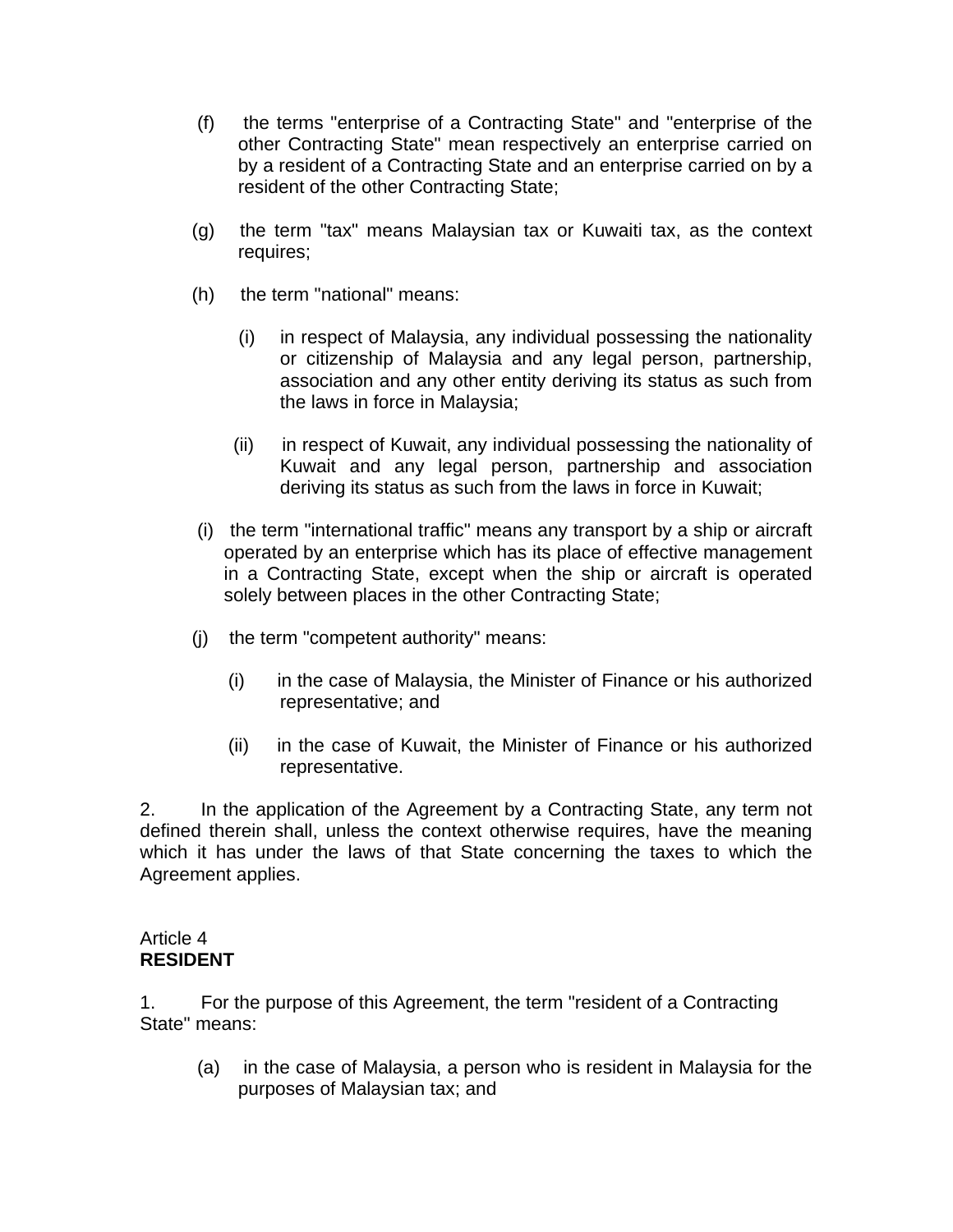- (b) in the case of Kuwait, an individual who has his domicile in Kuwait and is a national of Kuwait and a company which is incorporated in Kuwait or has its place of effective management in Kuwait.
- 2. For the purposes of paragraph 1 above:
	- (a) Malaysia and its political subdivisions shall be deemed to be a resident of Malaysia,
	- (b) Kuwait shall be deemed to be a resident of Kuwait,
	- (c) government institutions shall be deemed, according to affiliation, to be a resident of Malaysia or of Kuwait. Any institution shall be deemed to be a government institution which has been created by the Government of one of the Contracting States or, in the case of Malaysia, of its political subdivisions, for the fulfillment of public functions and which is recognized as such by mutual agreement of the competent authorities of the Contracting States.

3. Where by reason of the provisions of paragraph 1 an individual is a resident of both Contracting States, then his status shall be determined as follows:

- (a) he shall be deemed to be a resident of the State in which he has a permanent home available to him;
- (b) if he has a permanent home available to him in both States, he shall be deemed to be a resident of the State with which his personal and economic relations are closer (centre of vital interests);
- (c) if the State in which he has his centre of vital interests cannot be determined, or if he has not a permanent home available to him in either State, he shall be deemed to be a resident of the State in which he has an habitual abode;
- (d) if he has an habitual abode in both States or in neither of them, he shall be deemed to be a resident of the State of which he is a national.

4. Where, by reason of the provisions of paragraph 1, a person other than an individual is a resident of both Contracting States, then it shall be deemed to be a resident of the State in which its place of effective management is situated.

Article 5 **PERMANENT ESTABLISHMENT**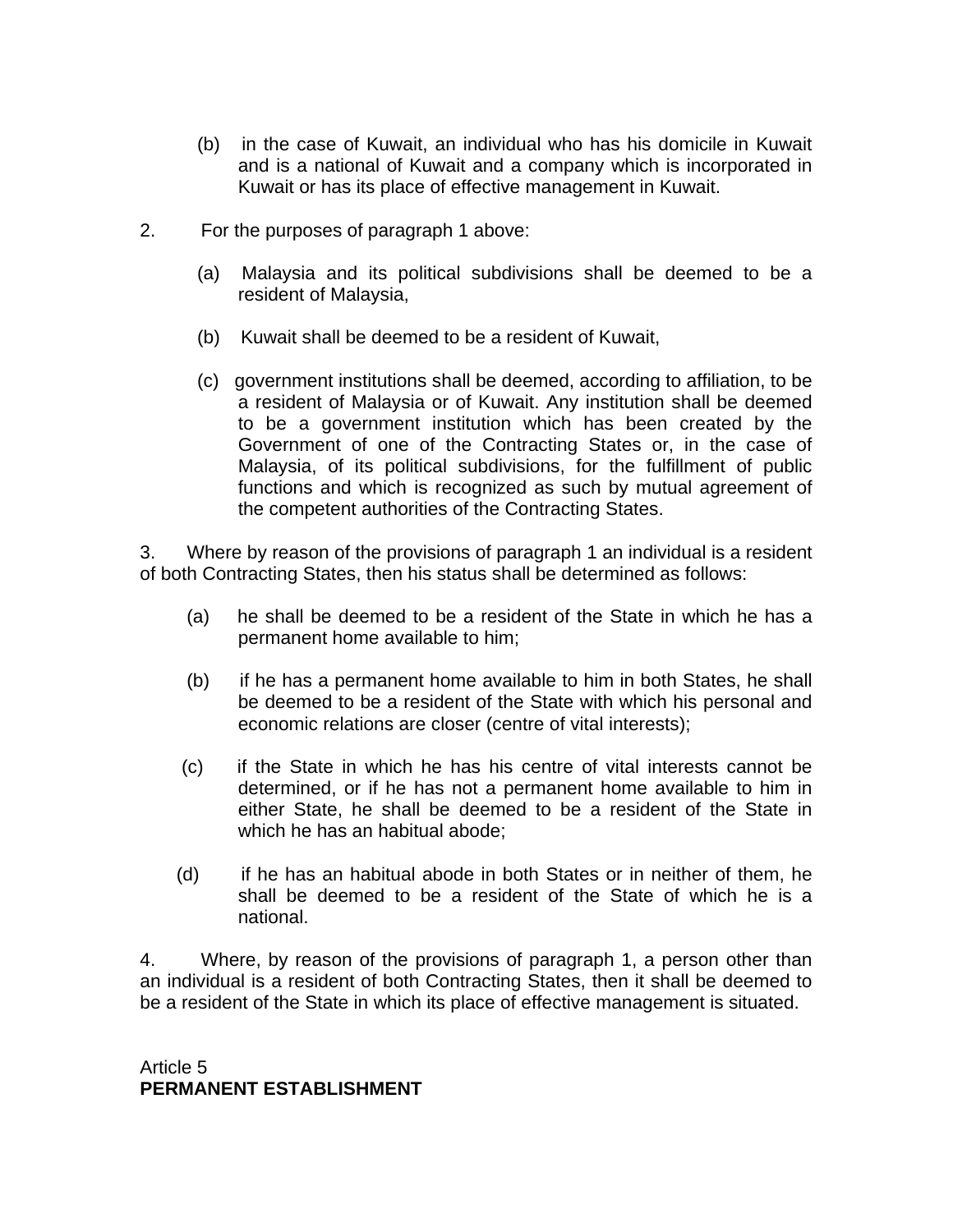1. For the purposes of this Agreement, the term "permanent establishment" means a fixed place of business through which the business of an enterprise is wholly or partly carried on.

- 2. The term "permanent establishment" includes especially:
	- (a) a place of management;
	- (b) a branch;
	- (c) an office;
	- (d) a factory;
	- (e) a workshop;
	- (f) a mine, an oil or gas well, a quarry or any other place of extraction of natural resources including timber or other forest produce;
	- (g) a farm or plantation;
	- (h) a building or construction site which exists for more than 12 months;
	- (i) an installation or assembly project which exists for more than 6 months.
- 3. The term "permanent establishment" shall be deemed not to include:
	- (a) the use of facilities solely for the purpose of storage, display or delivery of goods or merchandise belonging to the enterprise;
	- (b) the maintenance of a stock of goods or merchandise belonging to the enterprise solely for the purpose of storage, display or delivery;
	- (c) the maintenance of a stock of goods or merchandise belonging to the enterprise solely for the purpose of processing by another enterprise;
	- (d) the maintenance of a fixed place of business solely for the purpose of purchasing goods or merchandise, or of collecting information, for the enterprise;
	- (e) the maintenance of a fixed place of business solely for the purpose of carrying on, for the enterprise, any other activity of a preparatory or auxiliary character;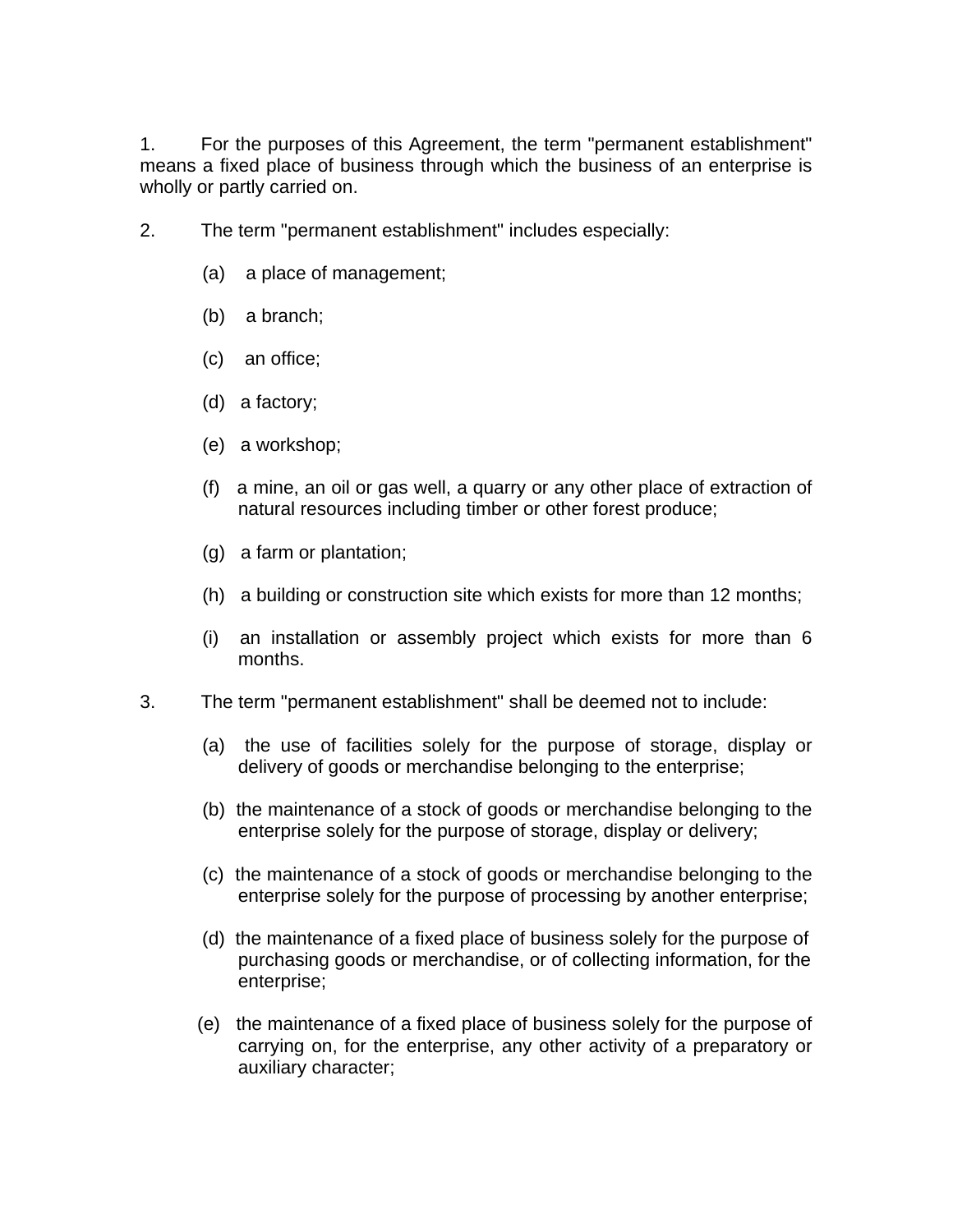(f) the maintenance of a fixed place of business solely for any combination of activities mentioned in sub-paragraphs (a) to (e), provided that the overall activity of the fixed place of business resulting from this combination is of a preparatory or auxiliary character.

4. An enterprise of a Contracting State shall be deemed to have a permanent establishment in the other Contracting State if it carries on supervisory activities in that other State for more than 6 months in connection with a construction, installation or assembly project which is being undertaken in that other State.

5. A person (other than a broker, general commission agent or any other agent of an independent status to whom paragraph 6 applies) acting in a Contracting State on behalf of an enterprise of the other Contracting State shall be deemed to be a permanent establishment in the first-mentioned State, if:

- (a) he has, and habitually exercises in the first-mentioned State, an authority to conclude contracts in the name of the enterprise, unless his activities are limited to the purchase of goods or merchandise for the enterprise; or
- (b) he maintains in the first-mentioned State a stock of goods or merchandise belonging to the enterprise from which he regularly fills orders on behalf of the enterprise; or
- (c) he manufactures or processes in the first-mentioned State for the enterprise goods or merchandise belonging to the enterprise.

 6. An enterprise of a Contracting State shall not be deemed to have a permanent establishment in the other Contracting State merely because it carries on business in that other State through a broker, general commission agent or any other agent of an independent status, where such persons are acting in the ordinary course of their business.

 However, when the activities of such an agent are devoted wholly or almost wholly on behalf of that enterprise, he shall not be considered an agent of an independent status if the transactions between the agent and the enterprise were not made under arm's length conditions.

7. The fact that a company which is a resident of a Contracting State controls or is controlled by a company which is a resident of the other Contracting State, or which carries on business in that other State (whether through a permanent establishment or otherwise), shall not of itself constitute either company a permanent establishment of the other.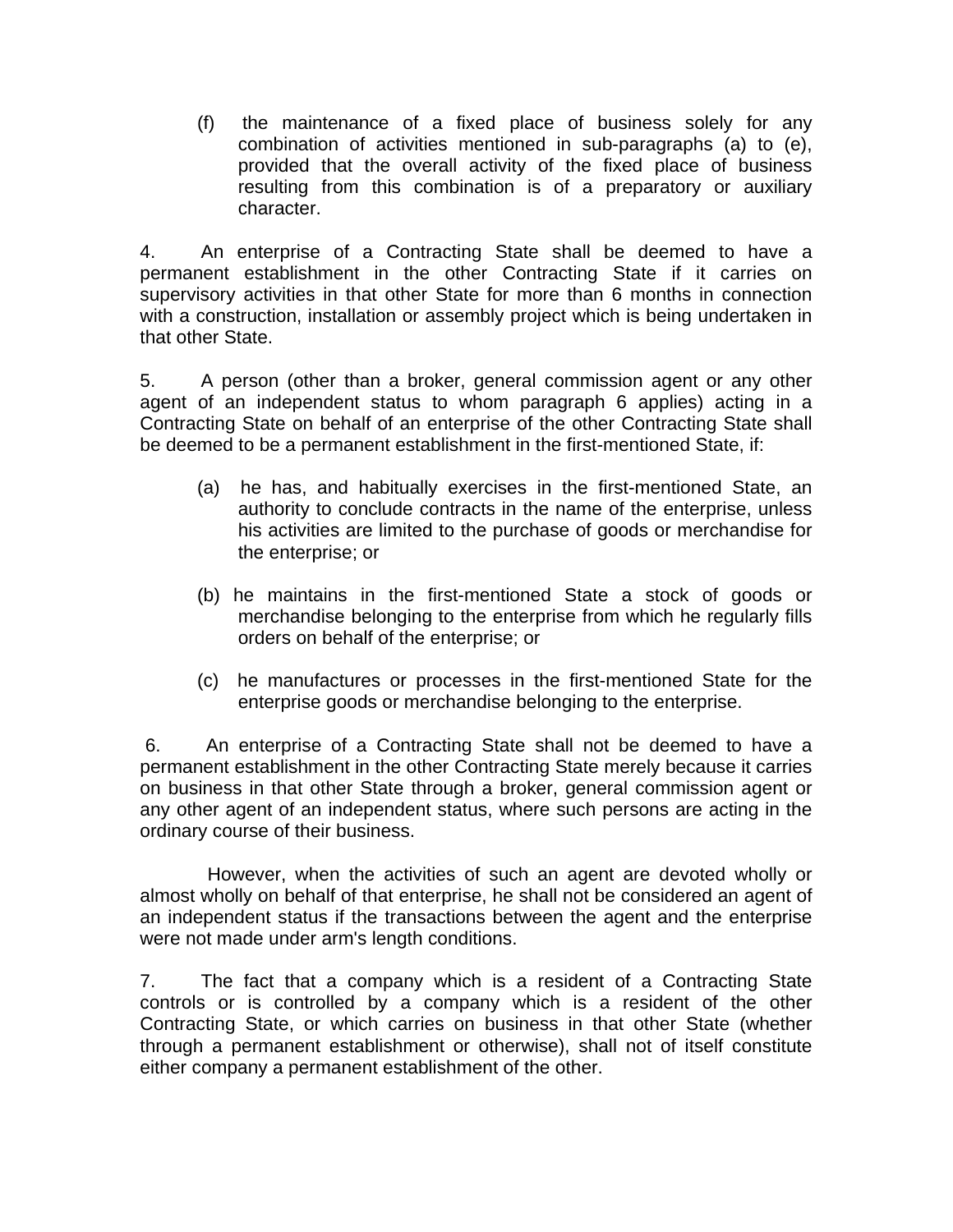# Article 6 **INCOME FROM IMMOVABLE PROPERTY**

1. Income derived by a resident of a Contracting State from immovable property situated in the other Contracting State may be taxed in that other State.

2. For the purposes of this Agreement, the term "immovable property" shall be defined in accordance with the laws of the Contracting State in which the property in question is situated. The term shall in any case include property accessory to immovable property, livestock and equipment used in agriculture and forestry, rights to which the provisions of general law respecting landed property apply, usufruct of immovable property and rights to variable or fixed payments as consideration for the working of, or the right to work, mineral deposits, oil or gas wells, quarries and other places of extracting of natural resources including timber or other forest produce. Ships, boats and aircraft shall not be regarded as immovable property.

3. The provisions of paragraph 1 shall apply to income derived from the direct use, letting, or use in any other form of immovable property.

4. The provisions of paragraphs 1 and 3 shall apply also to the income from immovable property of an enterprise and to income from immovable property used for the performance of professional services.

## Article 7 **BUSINESS PROFITS**

1. The profits of an enterprise of a Contracting State shall be taxable only in that State unless the enterprise carries on business in the other Contracting State through a permanent establishment situated therein. If the enterprise carries on business as aforesaid, the profits of the enterprise may be taxed in the other State but only so much thereof as is attributable to that permanent establishment.

2. Subject to the provisions of paragraph 3, where an enterprise of a Contracting State carries on business in the other Contracting State through a permanent establishment situated therein, there shall in each Contracting State be attributed to that permanent establishment the profits which it might be expected to make if it were a distinct and separate enterprise engaged in the same or similar activities under the same or similar conditions and dealing wholly independently with the enterprise of which it is a permanent establishment.

3. In determining the profits of a permanent establishment, there shall be allowed as deductions expenses including executive and general administrative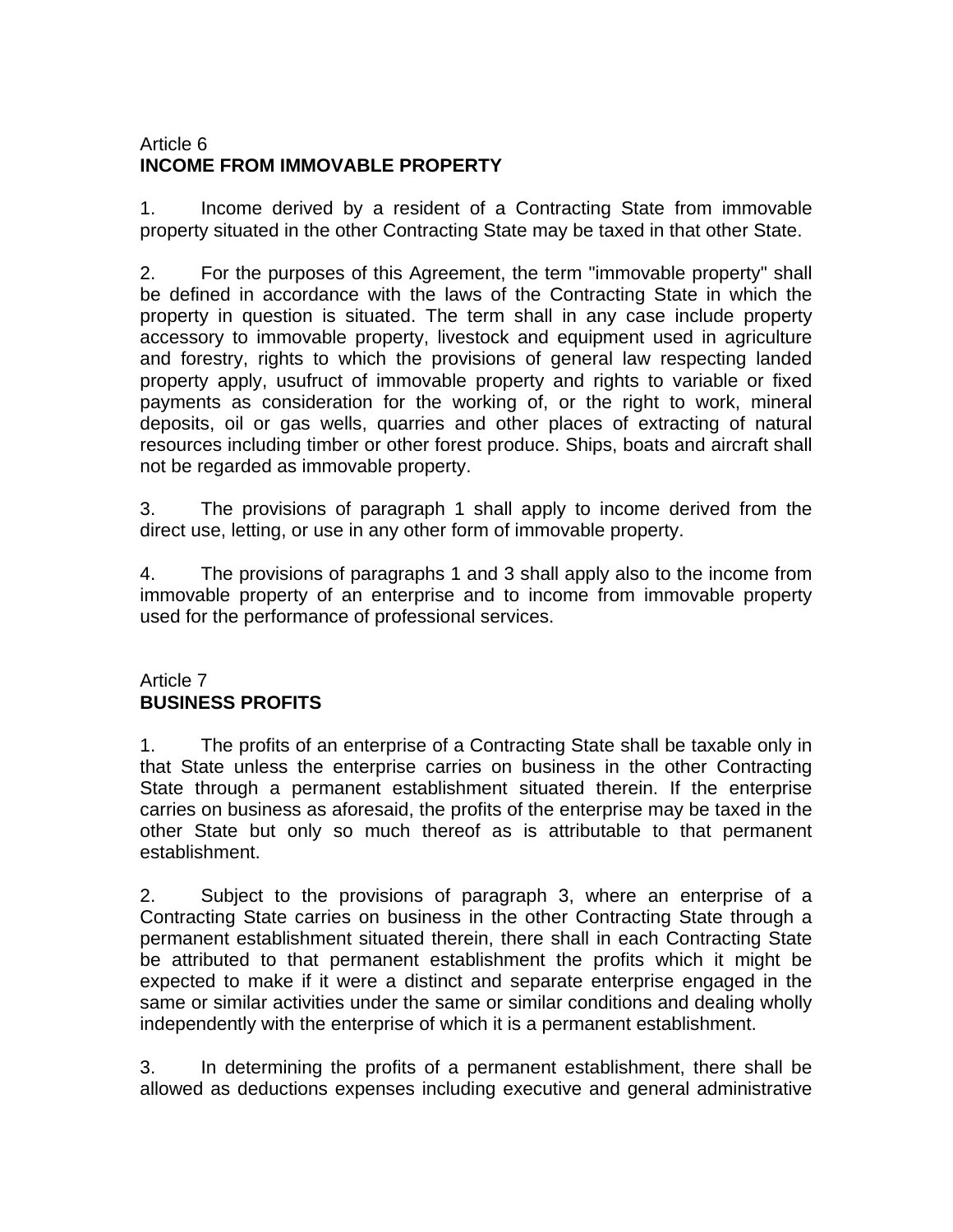expenses, which would be deductible if the permanent establishment were an independent enterprise, whether incurred in the State in which the permanent establishment is situated or elsewhere.

4. Insofar as it has been customary in a Contracting State to determine the profits to be attributed to a permanent establishment on the basis of an apportionment of the total profits of the enterprise to its various parts, nothing in paragraph 2 shall preclude that Contracting State from determining the profits to be taxed by such an apportionment as may be customary; the method of apportionment adopted shall, however, be such that the result shall be in accordance with the principles contained in this Article.

5. No profits shall be attributed to a permanent establishment by reason of the mere purchase by that permanent establishment of goods or merchandise for the enterprise.

6. For the purposes of the preceding paragraphs, the profits to be attributed to the permanent establishment shall be determined by the same method year by year unless there is good and sufficient reason to the contrary.

7. Where profits include items of income which are dealt with separately in other Articles of this Agreement, then the provisions of those Articles shall not be affected by the provisions of this Article.

## Article 8 **SHIPPING AND AIR TRANSPORT**

1.Profits derived by an enterprise of a Contracting State from the operation of ships or aircraft in international traffic shall be taxable only in that State.

2. Paragraph 1 shall also apply to the share of the profits from the operation of ships or aircraft derived by a resident of a Contracting State through participation in a pool, a joint business or an international operating agency.

# Article 9 **ASSOCIATED ENTERPRISES**

Where-

 (a) an enterprise of a Contracting State participates directly or indirectly in the management, control or capital of an enterprise of the other Contracting State, or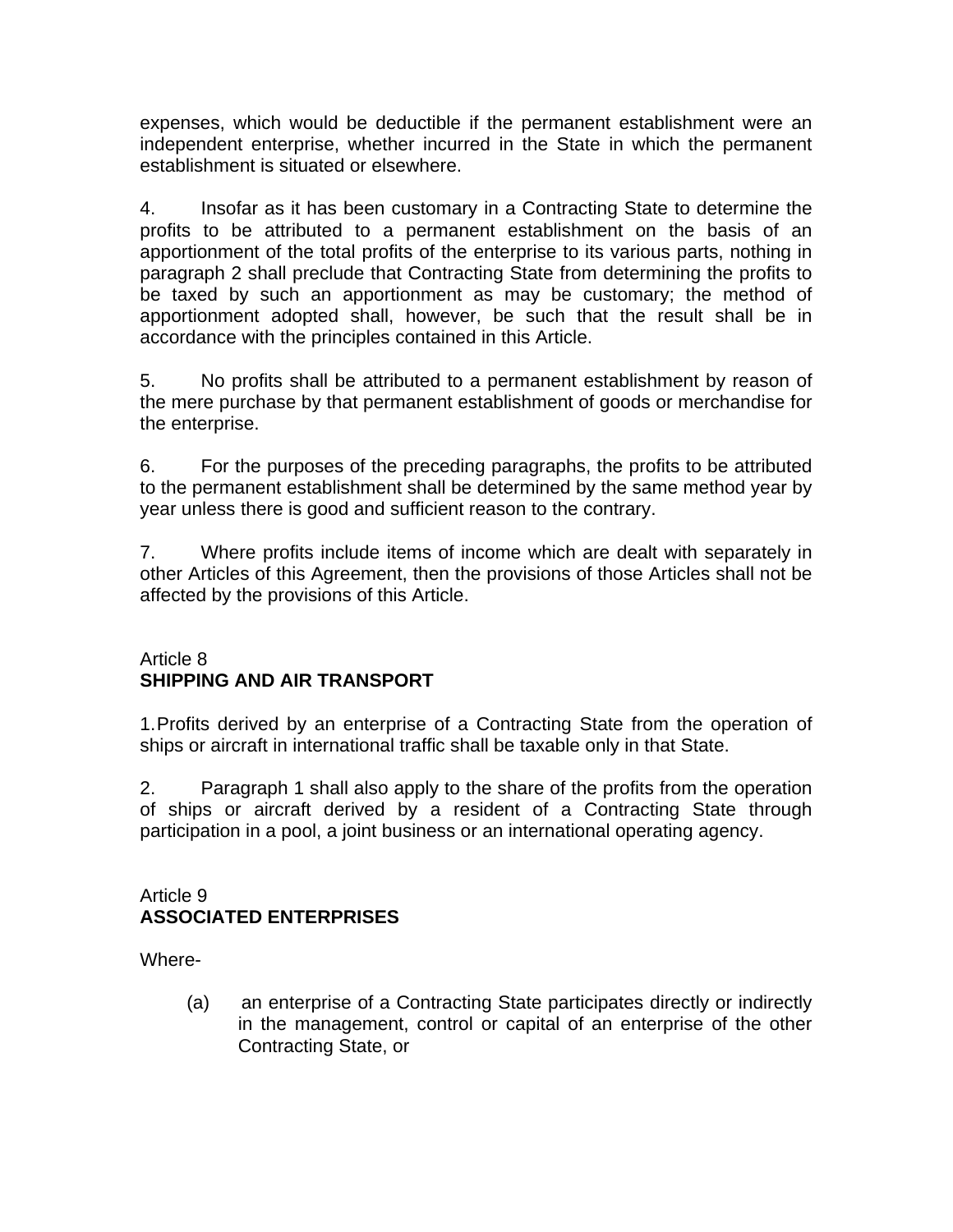(b) the same persons participate directly or indirectly in the management, control or capital of an enterprise of a Contracting State and an enterprise of the other Contracting State,

 And in either case conditions are made or imposed between the two enterprises in their commercial or financial relations which differ from those which would be made between independent enterprises, then any profits which would, but for those conditions, have accrued to one of the enterprises, but, by reason of those conditions, have not so accrued, may be included in the profits of that enterprise and taxed accordingly.

## Article 10 **DIVIDENDS**

1. Dividends paid by a company which is a resident of a Contracting State to a resident of the other Contracting State may be taxed in that other State.

2. Dividends paid by a company which is a resident of Malaysia to a resident of Kuwait who is the beneficial owner thereof shall be exempt from any tax in Malaysia which is chargeable on dividends in addition to the tax chargeable in respect of the income of the company. Nothing in this paragraph shall affect the provisions of the Malaysian law under which the tax in respect of a dividend paid by a company which is a resident of Malaysia from which Malaysian tax has been, or has been deemed to be, deducted may be adjusted by reference to the rate of tax appropriate to the Malaysian year of assessment immediately following that in which the dividend was paid.

3. The term "dividends" as used in this Article means income from shares or other rights, not being debt-claims, participating in profits, as well as income from other corporate rights which is subjected to the same taxation treatment as income from shares by the laws of the State of which the company making the distribution is a resident.

4. The provisions of paragraphs 1 and 2 shall not apply if the beneficial owner of the dividends, being a resident of a Contracting State, carries on business in the other Contracting State, of which the company paying the dividends is a resident, through a permanent establishment situated therein, and the holding in respect of which the dividends are paid is effectively connected with such permanent establishment. In such case, the provisions of Article 7 shall apply.

5. Where a company which is a resident of a Contracting State derives income or profits from the other Contracting State, that other State may not impose any tax on the dividends paid by the company to persons who are not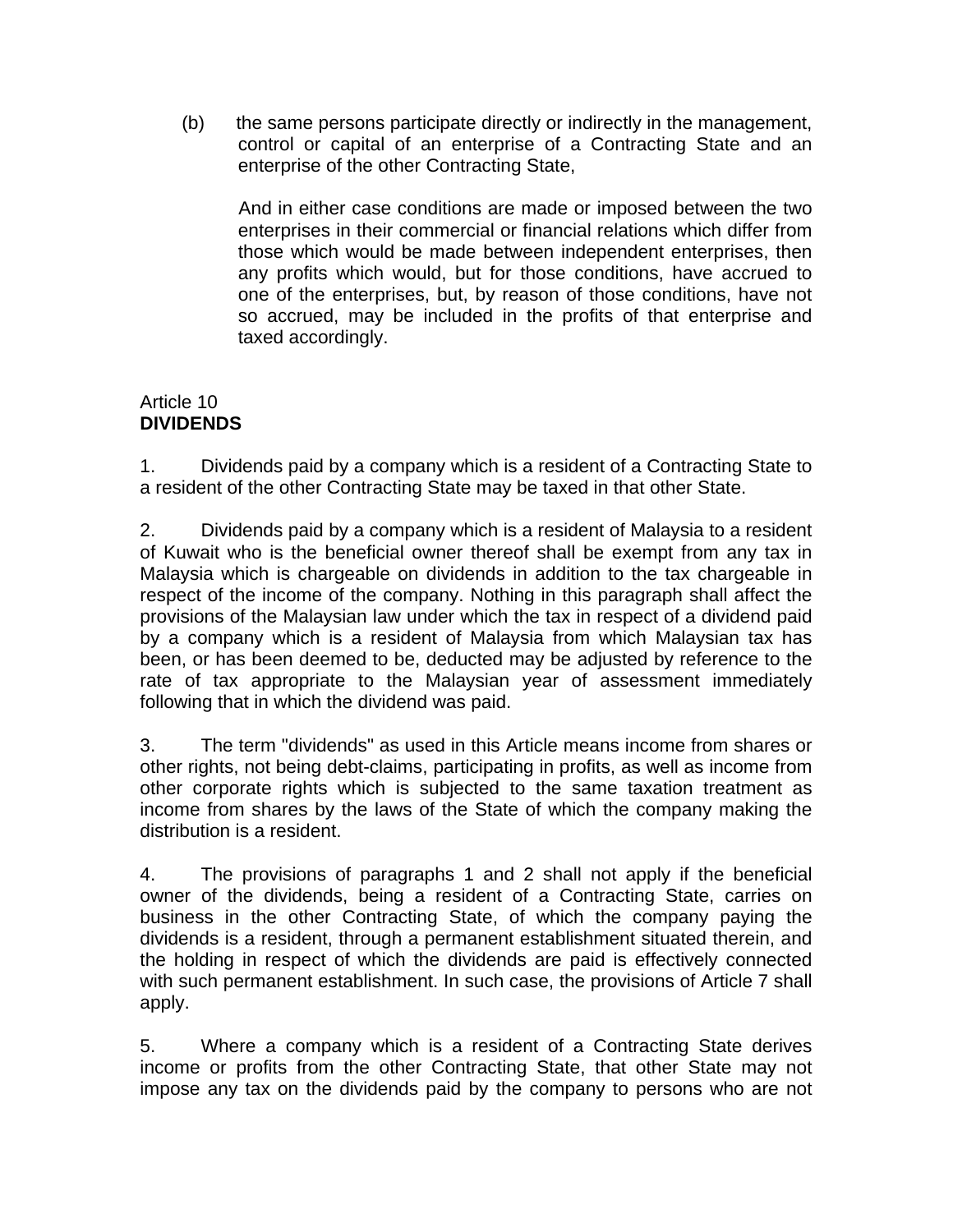residents of that other State, or subject the company's undistributed profits to a tax on undistributed profits, even if the dividends paid or the undistributed profits consist wholly or partly of income or profits arising in such other State.

## Article 11 **INTEREST**

1. Interest arising in a Contracting State and paid to a resident of the other Contracting State shall be taxable only in that other State.

2. However, such interest may be taxed in the Contracting State in which it arises, and according to the laws of that State, but if the recipient is the beneficial owner of the interest, the tax so charged shall not exceed 10 per cent of the gross amount of the interest.

3. Notwithstanding the provisions of paragraph 2, interest to which a resident of Kuwait is beneficially entitled shall be exempt from Malaysian tax if the loan or other indebtedness in respect of which the interest is paid is an approved loan as defined in section 2(1) of the Income Tax Act, 1967 of Malaysia.

4. Notwithstanding the provisions of paragraphs 2 and 3, the Government of a Contracting State shall be exempt from tax in the other Contracting State in respect of interest derived by the Government from that other State.

- 5. For the purposes of paragraph 4, the term "Government":
	- (a) in the case of Malaysia means the Government of Malaysia and shall include:
		- (i) the government of the states;
		- (ii) the local authorities;
		- (iii) the statutory bodies;
		- (iv) the Bank Negara Malaysia; and
		- (v) such institutions, the capital of which is wholly owned by the Government of Malaysia or the governments of the states, or the local authorities or the statutory body thereof, as may be agreed upon from time to time between the competent authorities of the Contracting States;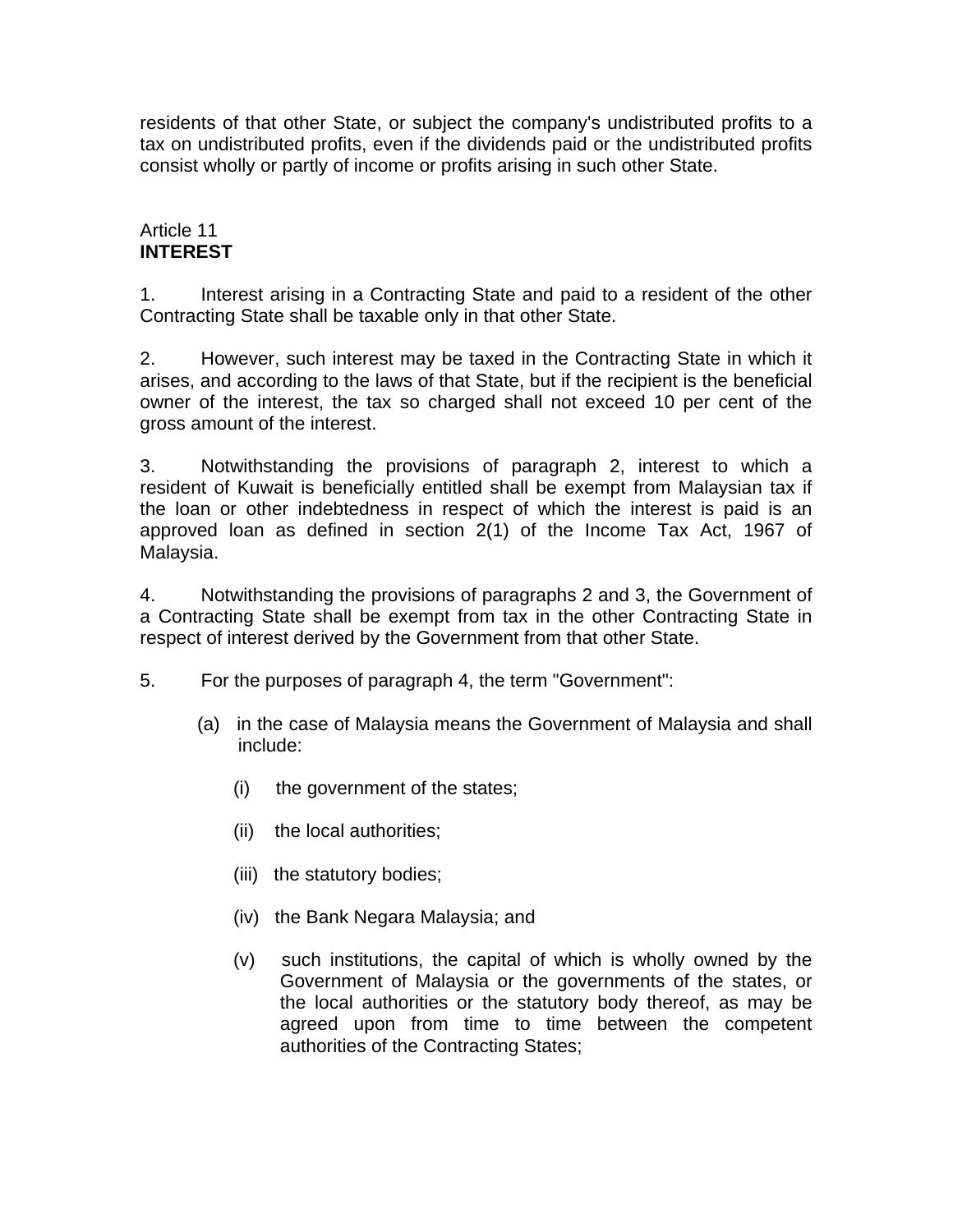- (b) in the case of Kuwait means the Government of Kuwait and shall include:
	- (i) government institutions of Kuwait;
	- (ii) companies which are wholly owned directly or indirectly or controlled by the Government of Kuwait or a government institution thereof or by a combination of both; and
	- (iii) any other entities as may be agreed from time to time between the competent authorities of the Contracting States.

6. If a Government of a Contracting State participates in a loan indirectly through an agent or otherwise, the exemption referred to in paragraph 4 shall apply proportionally to the participation of that Government in such loan. The participation shall be evidenced by a certificate to this effect by the competent authority of the Contracting State.

7. The term "interest" as used in this Article means income from debt-claims of every kind, whether or not secured by mortgage, and whether or not carrying a right to participate in the debtor's profits, and in particular, income from government securities and income from bonds or debentures.

8. The provisions of paragraphs 1, 2 and 3 shall not apply if the beneficial owner of the interest, being a resident of a Contracting State, carries on business in the other Contracting State in which the interest arises, through a permanent establishment situated therein, and the debt-claim in respect of which the interest is paid is effectively connected with such permanent establishment. In such a case, the provisions of Article 7 shall apply.

9. Interest shall be deemed to arise in a Contracting State when the payer is that State itself, a political subdivision, a local authority or a statutory body thereof, or a resident of that State. Where, however, the person paying the interest, whether he is a resident of a Contracting State or not, has in a Contracting State a permanent establishment in connection with which the indebtedness on which the interest is paid was incurred, and such interest is borne by such permanent establishment, then such interest shall be deemed to arise in the State in which the permanent establishment is situated.

10. Where, by reason of a special relationship between the payer and the beneficial owner or between both of them and some other person, the amount of the interest paid, having regard to the debt-claim for which it is paid, exceeds the amount which would have been agreed upon by the payer and the beneficial owner in the absence of such relationship, the provisions of this Article shall apply to the last-mentioned amount. In such case, the excess part of the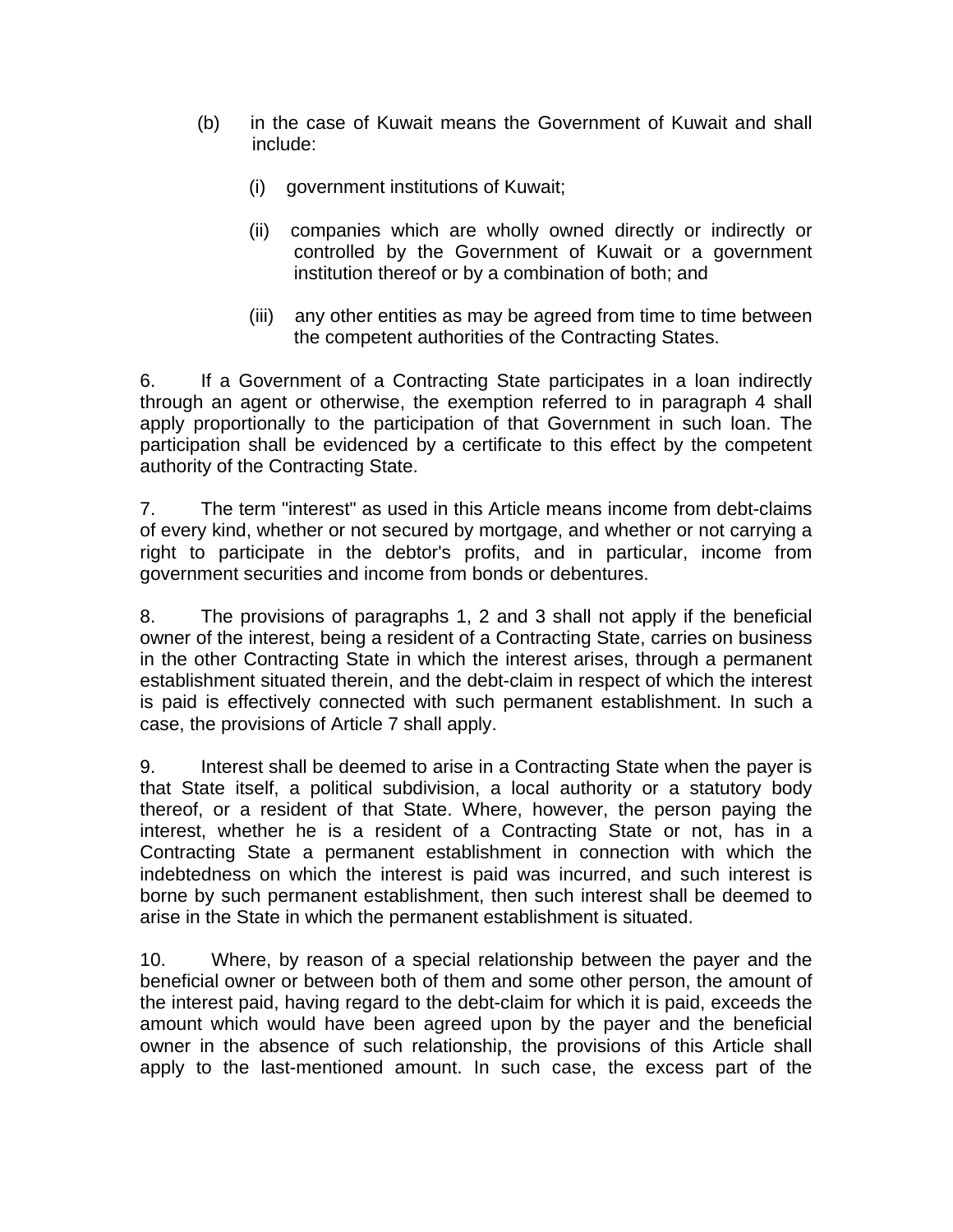payments shall remain taxable according to the laws of each Contracting State, due regard being had to the other provisions of this Agreement.

# Article 12 **ROYALTIES**

1. Royalties arising in a Contracting State and paid to a resident of the other Contracting State may be taxed in that other State.

2. However, such royalties may also be taxed in the Contracting State in which they arise, and according to the laws of that Contracting State, but if the recipient is the beneficial owner of the royalties, the tax so charged shall not exceed:

- (a) 10 per cent of the gross amount of the royalties where the royalties are as defined in sub-paragraph (a) of paragraph 3;
- (b) 15 per cent of the gross amount of the royalties where the royalties are as defined in sub-paragraph (b) of paragraph 3.

3. The term "royalties" as used in this Article means payments of any kind received as a consideration for:

- (a) the use of, or the right to use, any patent, trade mark, design or model, plan, secret formula or process, or any copyright of scientific work, or for the use of, or the right to use, industrial, commercial, or scientific equipment, or for information concerning industrial, commercial or scientific experience;
- (b) the use of, or the right to use, cinematograph films, or tapes for radio or television broadcasting, any copyright of literary or artistic work.

4. The provisions of paragraphs 1 and 2 shall not apply if the beneficial owner of the royalties, being a resident of a Contracting State, carries on business in the other Contracting State in which the royalties arise through a permanent establishment situated therein, and the right or property in respect of which the royalties are paid is effectively connected with such permanent establishment. In such a case, the provisions of Article 7 shall apply.

5. Royalties shall be deemed to arise in a Contracting State when the payer is that State or a statutory body thereof, or a resident of that Contracting State; where, however, the person paying such royalties, whether he is a resident of a Contracting State or not, has in a Contracting State a permanent establishment in connection with which the obligation to pay the royalties was incurred, and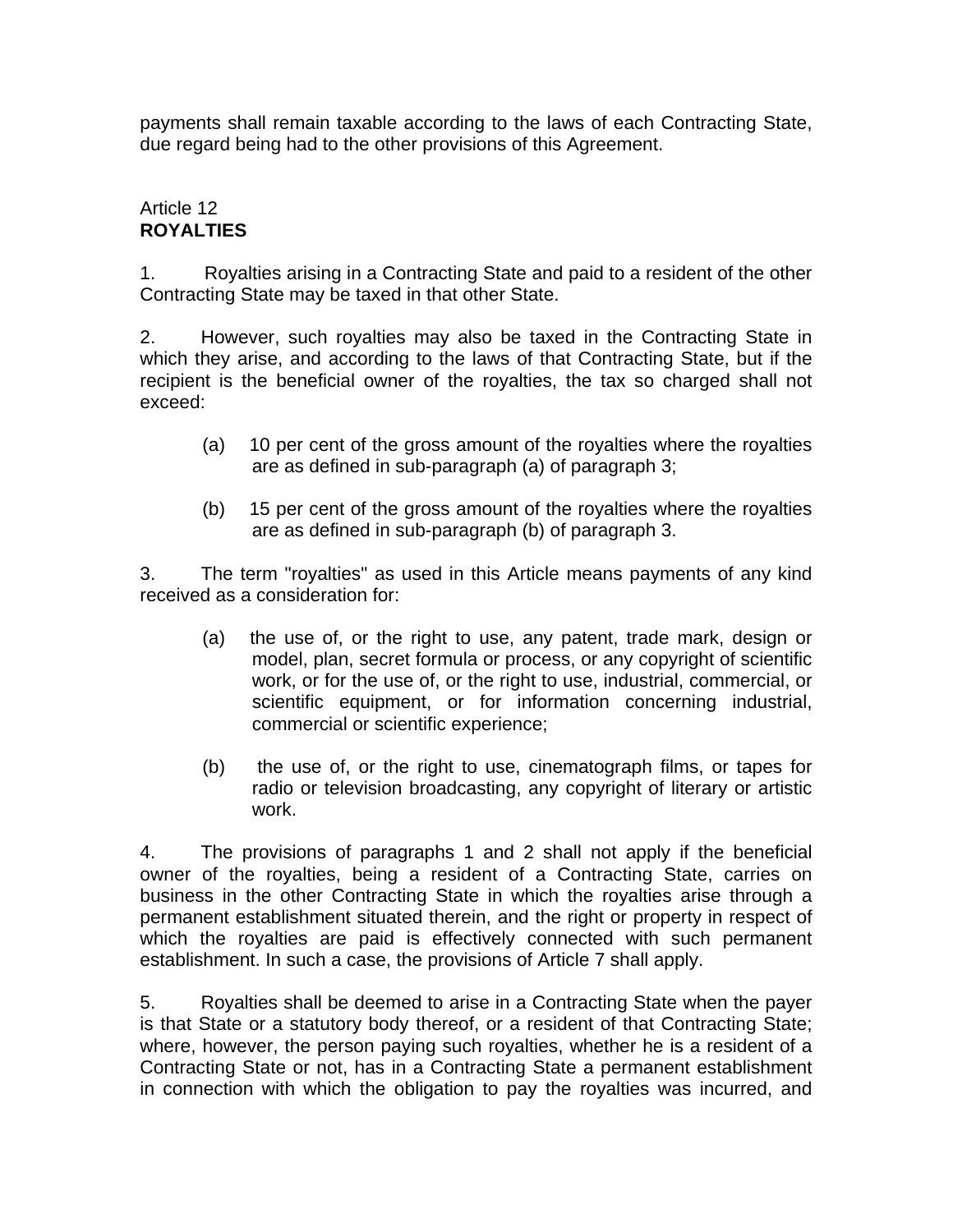such royalties are borne by such permanent establishment, then such royalties shall be deemed to arise in the State in which the permanent establishment is situated.

6. Where, by reason of a special relationship between the payer and the beneficial owner or between both of them and some other person, the amount of the royalties paid, having regard to the use, right or information for which they are paid, exceeds the amount which would have been agreed upon by the payer and the beneficial owner in the absence of such relationship, the provisions of this Article shall apply only to the last-mentioned amount. In such case, the excess part of the payments shall remain taxable according to the laws of each Contracting State, due regard being had to the other provisions of this Agreement.

# Article 13 **CAPITAL GAINS**

1. Gains from the alienation of immovable property, as defined in paragraph 2 of Article 6, may be taxed in the Contracting State in which such property is situated.

2. Gains from the alienation of movable property forming part of the business property of a permanent establishment which an enterprise of a Contracting State has in the other Contracting State or of movable property available to a resident of a Contracting State in the other Contracting State for the purpose of performing professional services, including such gains from the alienation of such a permanent establishment (alone or together with the whole enterprise) may be taxed in that other State.

 However, gains from the alienation of ships or aircraft operated by an enterprise of a Contracting State in international traffic and movable property pertaining to the operation of such ships or aircraft shall be taxable only in the State of which the enterprise is a resident.

3. Gains from the alienation of any property or assets, other than those mentioned in paragraphs 1 and 2 of this Article, shall be taxable only in the Contracting State of which the alienator is a resident.

# Article 14 **INDEPENDENT PERSONAL SERVICES**

1. Income derived by a resident of a Contracting State in respect of professional services or other independent activities of a similar character shall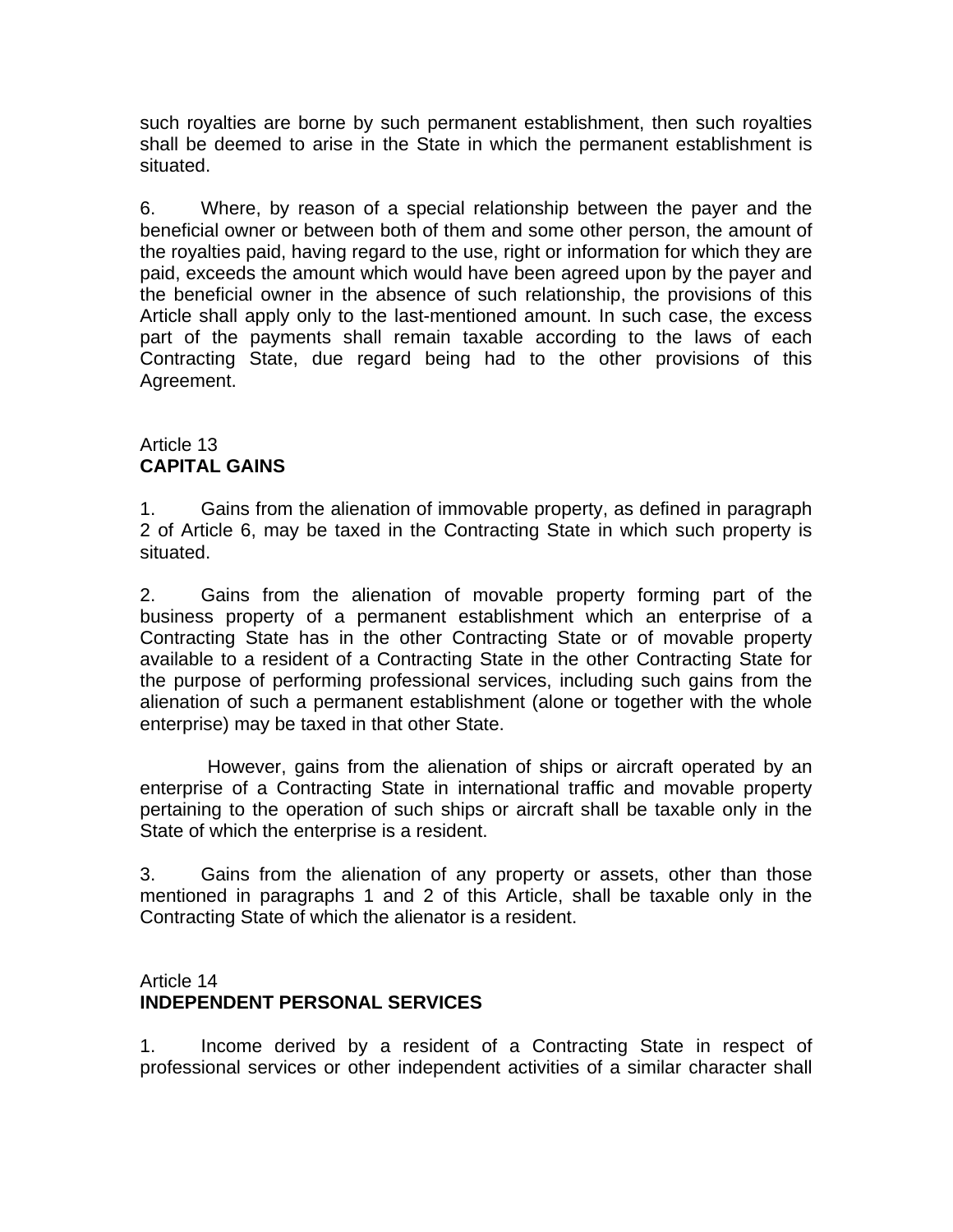be taxable only in that State. However, in the following circumstances such income may be taxed in the other Contracting State:

- (a) if his stay in the other State is for a period amounting to or exceeding in the aggregate 183 days in the calendar year concerned; or
- (b) if the remuneration for his services in the other State is either derived from residents of that State or borne by a permanent establishment which a person not resident in that State has in that State and which, in either case exceeds US 4,000 dollars in the calendar year concerned, notwithstanding that his stay in that State is for a period or periods amounting to less than 183 days during that calendar year.

2. The term "professional services" includes especially independent scientific, literary, artistic, educational or teaching activities as well as the independent activities of physicians, lawyers, engineers, architects, dentists and accountants.

# Article 15 **DEPENDENT PERSONAL SERVICES**

1. Subject to the provisions of Articles 16, 18, 19 and 20, salaries, wages and other similar remuneration derived by a resident of a Contracting State in respect of an employment shall be taxable only in that State unless the employment is exercised in the other Contracting State. If the employment is so exercised, such remuneration as is derived therefrom may be taxed in that other State.

2. Notwithstanding the provisions of paragraph 1, remuneration derived by a resident of a Contracting State in respect of an employment exercised in the other Contracting State shall be taxable only in the first-mentioned State if:

- (a) the recipient is present in the other Contracting State for a period or periods not exceeding in the aggregate 183 days in the calendar year concerned; and
- (b) the remuneration is paid by, or on behalf of, an employer who is not a resident of the other State; and
- (c) the remuneration is not borne by a resident or a permanent establishment which the employer has in the other State.

3. Notwithstanding the preceding provisions of this Article, remuneration in respect of an employment exercised aboard ship or aircraft operated in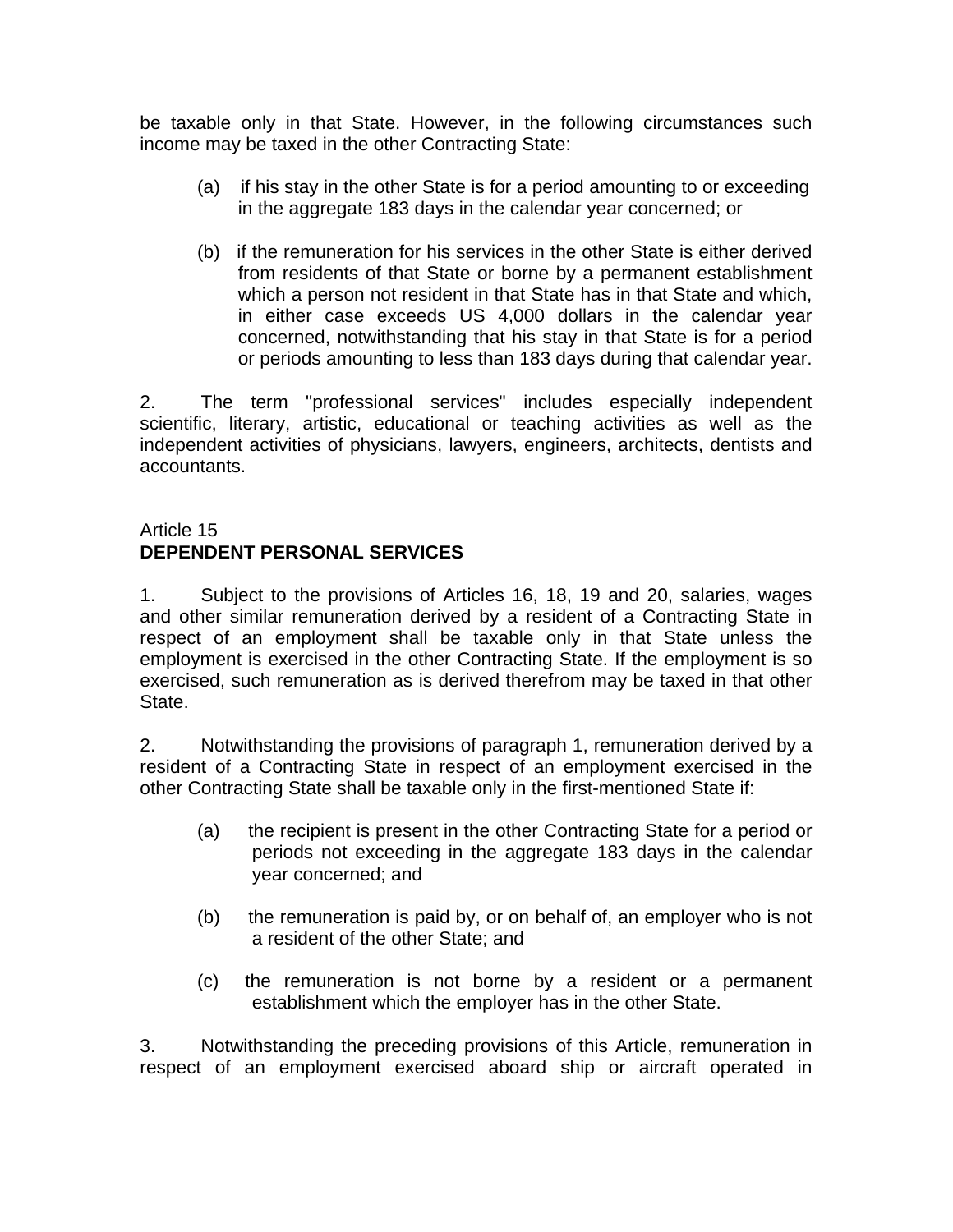international traffic shall be taxed only in the Contracting State in which the place of effective management of the enterprise is situated.

# Article 16 **DIRECTORS' FEES**

Directors' fees and other similar payments derived by a resident of a Contracting State in his capacity as a member of the board of directors of a company which is a resident of the other Contracting State, may be taxed in that other State.

## Article 17 **ARTISTES AND ATHLETES**

1. Notwithstanding the provisions of Articles 14 and 15, income derived by a resident of a Contracting State as an entertainer, such as a theatre, motion picture, radio or television artiste, or a musician, or as an athlete, from his personal activities as such exercised in the other Contracting State, may be taxed in that other State.

2. Where income in respect of personal activities exercised by an entertainer or an athlete in his capacity as such accrues not to the entertainer or athlete himself but to another person, that income may, notwithstanding the provisions of Articles 7, 14 and 15, be taxed in the Contracting State in which the activities of the entertainer or athlete are exercised.

3. The provisions of paragraphs 1 and 2 shall not apply to remuneration or profits derived from activities exercised in a Contracting State if the visit to that State is directly or indirectly supported wholly or substantially from the public funds of the other Contracting State, a political subdivision, a local authority or a statutory body thereof.

### Article 18 **PENSIONS AND ANNUITIES**

1. Subject to the provisions of paragraph 2 of Article 19, any pensions and other similar remuneration for past employment or any annuity arising in a Contracting State and paid to a resident of the other Contracting State shall be taxable only in that other State.

2. The term "annuity" includes a stated sum payable periodically at stated times, during life or during a specified or ascertainable period of time, under an obligation to make the payments in return for adequate and full consideration in money or money's worth.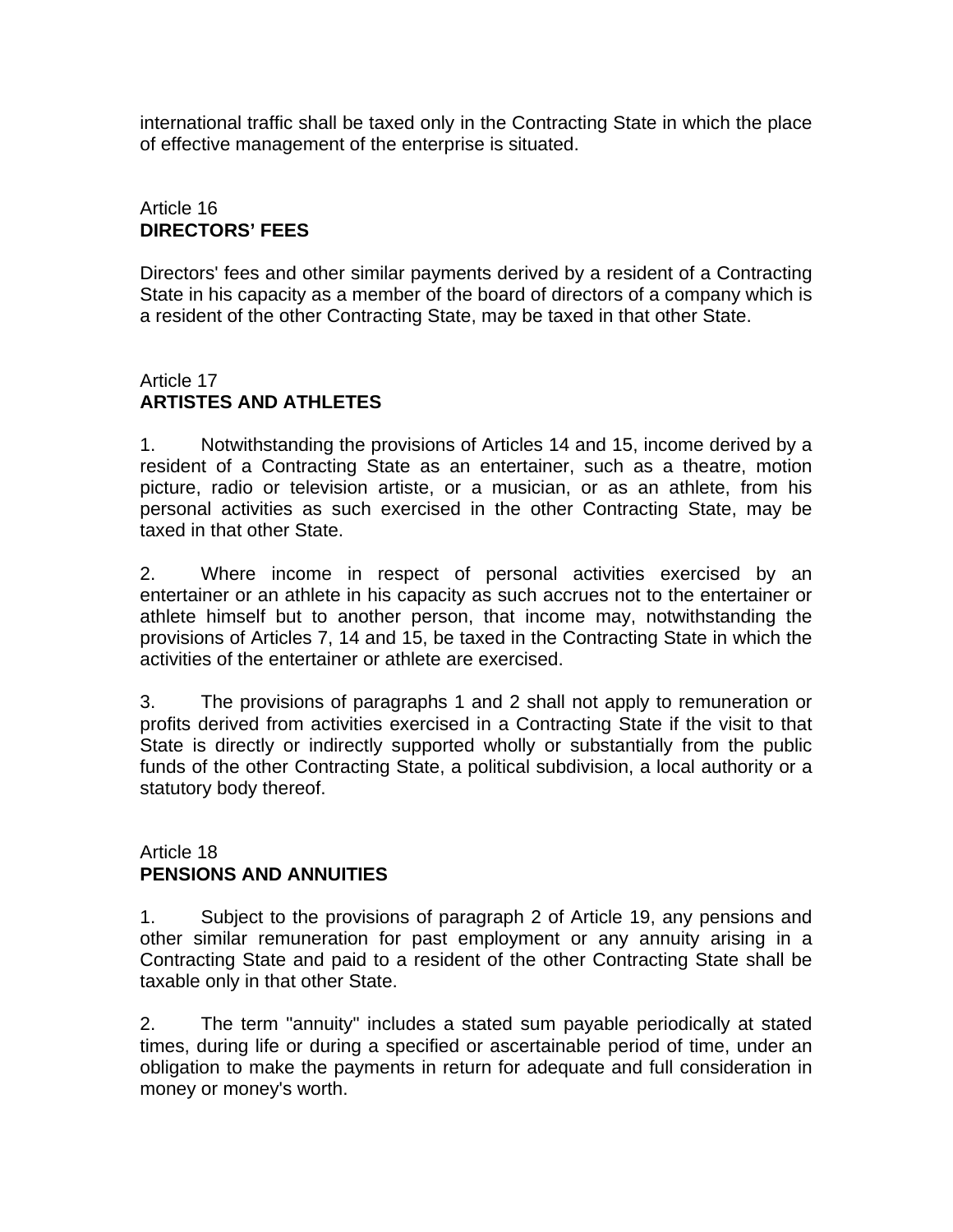### Article 19 **GOVERNMENT SERVICE**

- 1. (a) Remuneration, other than a pension, paid by a Contracting State or a political subdivision, a local authority or a statutory body thereof to any individual in respect of services rendered to that State or political subdivision, local authority or statutory body thereof shall be taxable only in that State.
	- (b) However, such remuneration shall be taxable only in the other Contracting State if the services are rendered in that other State and the recipient is a resident of that other State who:
		- (i) is a national of that State, or
		- (ii) did not become a resident of that State solely for the purpose of performing the services.

2. Any pension paid by, or out of funds created by, a Contracting State, a political subdivision, a local authority or a statutory body thereof to any individual in respect of services rendered to that State, political subdivision, local authority or statutory body thereof shall be taxable only in that State.

3. The provisions of Articles 15, 16 and 18 shall apply to remuneration or pensions in respect of services rendered in connection with any trade or business carried on by a Contracting State, a political subdivision, a local authority or a statutory body thereof.

### Article 20 **STUDENTS AND TRAINEES**

 An individual who is a resident of a Contracting State immediately before making a visit to the other Contracting State and is temporarily present in the other State solely:

- (a) as a student at a recognised university, college, school or other similar recognised educational institution in that other State;
- (b) as a business or technical apprentice; or
- (c) as a recipient of a grant, allowance or award for the primary purpose of study, research or training from the scientific, educational, religious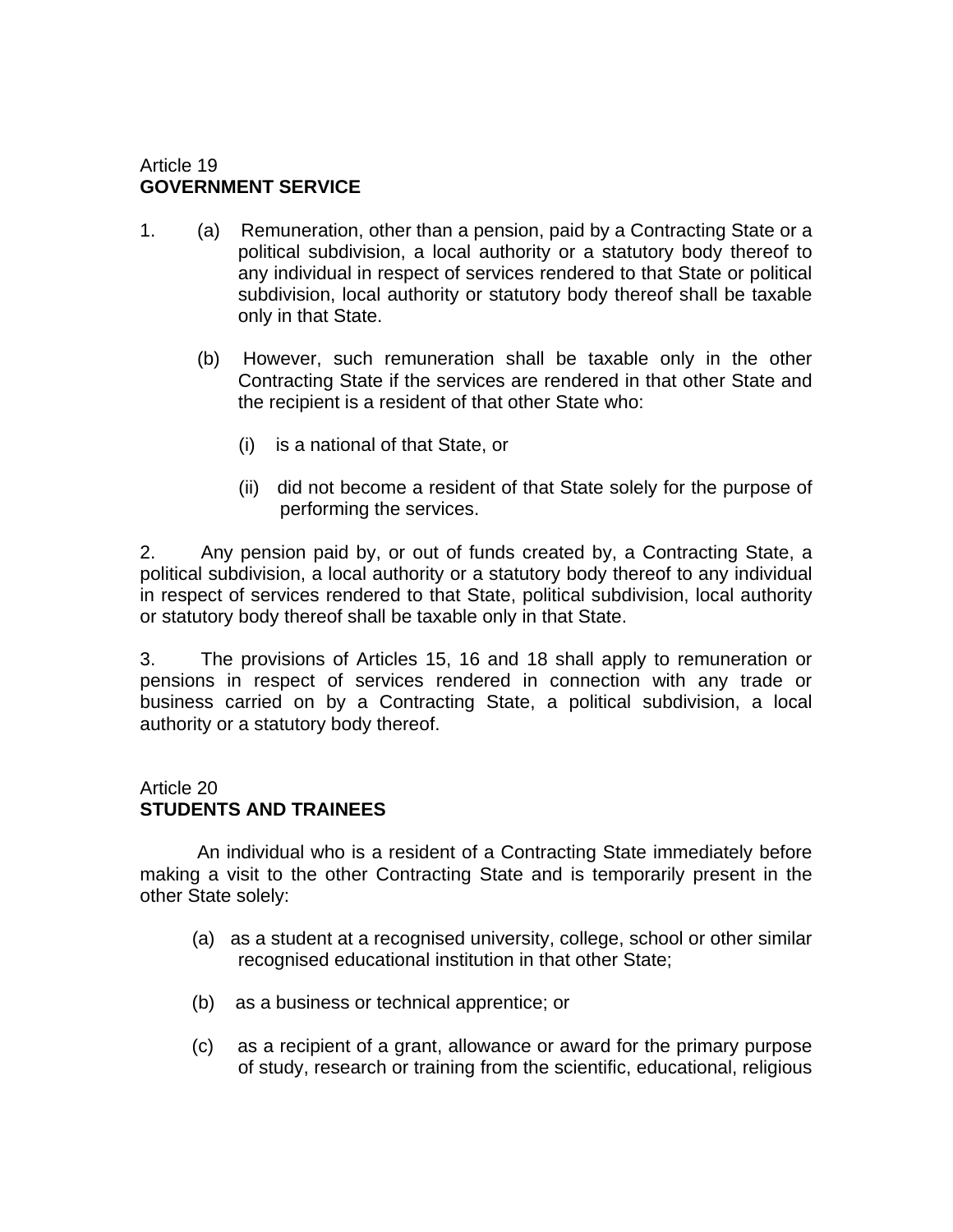or charitable organisation or under a technical assistance programme entered into by the Government of either State,

shall be exempt from tax in that other State on:

- (i) all remittances from abroad for the purposes of his maintenance, education, study, research or training;
- (ii) the amount of such grant, allowance or award; and
- (iii) any remuneration not exceeding US 2,500 dollars per annum in respect of services in that other State provided the services are performed in connection with his study, research or training or are necessary for the purposes of his maintenance.

# Article 21 **TEACHERS AND RESEARCHERS**

1. An individual who is a resident of a Contracting State immediately before making a visit to the other Contracting State, and who, at the invitation of any university, college, school, or other similar educational institution, visits that other State for a period not exceeding two years solely for the purpose of teaching or research or both at such educational institution shall be exempt from tax in that other State on any remuneration for such teaching or research which is subject to tax in the first-mentioned Contracting State.

2. This Article shall not apply to income from research if such research is undertaken primarily for the private benefit of a specific person or persons.

# Article 22

# **INCOME NOT EXPRESSLY MENTIONED**

 Items of income of a resident of a Contracting State which are not expressly mentioned in the foregoing Articles of this Agreement shall be taxable only in that Contracting State except that if such income is derived from sources in the other Contracting State, it may also be taxed in that other State.

## Article 23 **ELIMINATION OF DOUBLE TAXATION**

1. The laws in force in either of the Contracting States shall continue to govern the taxation in the respective Contracting States except where provisions to the contrary are made in this Agreement.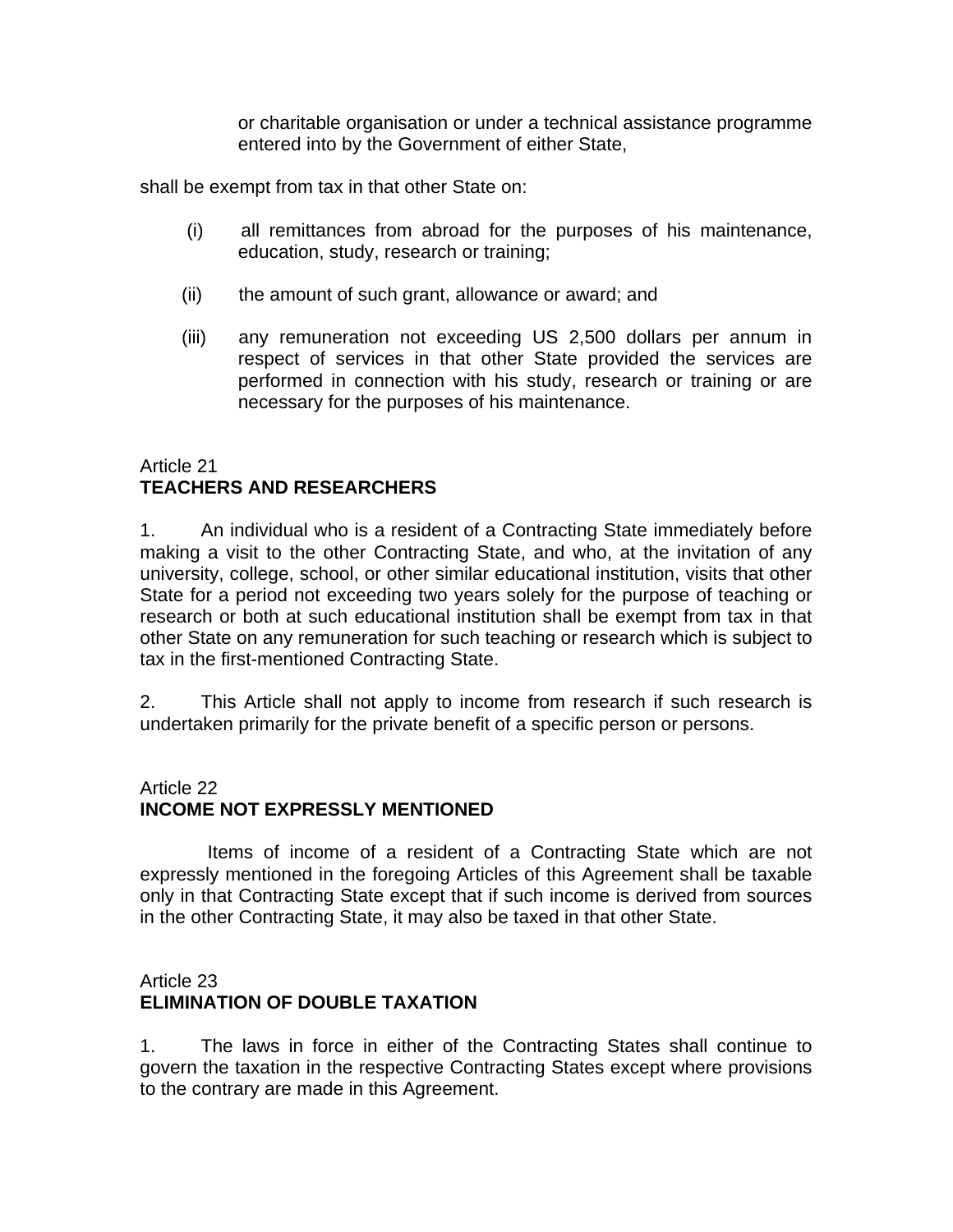2. It is agreed that double taxation shall be avoided in accordance with the following paragraphs of this Article.

3. Subject to the laws of Malaysia regarding the allowance as a credit against Malaysian tax of tax payable in any country other than Malaysia, Kuwait tax payable under the laws of Kuwait and in accordance with this Agreement by a resident of Malaysia in respect of income derived from Kuwait shall be allowed as a credit against Malaysian tax payable in respect of that income.

4. In the case of Kuwait:

 If a resident of Kuwait owns items of income which are taxable in Malaysia, Kuwait may tax these items of income and may give relief for the Malaysian taxes suffered in accordance with the provisions of its domestic law.

 In such a case, Kuwait may deduct from the taxes so calculated the income tax paid in Malaysia but in an amount not exceeding that proportion of the aforementioned Kuwait tax which such items of income bear to the entire income.

5. For the purposes of paragraph 4, taxes which have been exempted or reduced in Malaysia by virtue of special incentive laws for the promotion of the economic development of Malaysia or any other the Islamic Republic of Iran or any other provisions which may subsequently be introduced in Malaysia in modification of, or in addition to, those laws or by virtue of the provisions of this Agreement shall be deemed to have been paid and shall wherever applicable be allowed as a credit in Kuwait in an amount equal to the tax which would have been paid if no such exemption or reduction had been made.

6. For the purpose of paragraph 4, where royalties derived by a resident of Kuwait are, as film rentals, subject to cinematograph film-hire duty in Malaysia, that duty shall be deemed to be Malaysian tax.

### Article 24 **NON-DISCRIMINATION**

1. The nationals of a Contracting State shall not be subjected in the other Contracting State to any taxation or any requirement connected therewith which is other or more burdensome than the taxation and connected requirements to which nationals of that other State in the same circumstances are or may be subjected.

 Provided that nothing in this Article shall be interpreted as imposing a legal obligation on either Contracting State to extend to the residents of the other,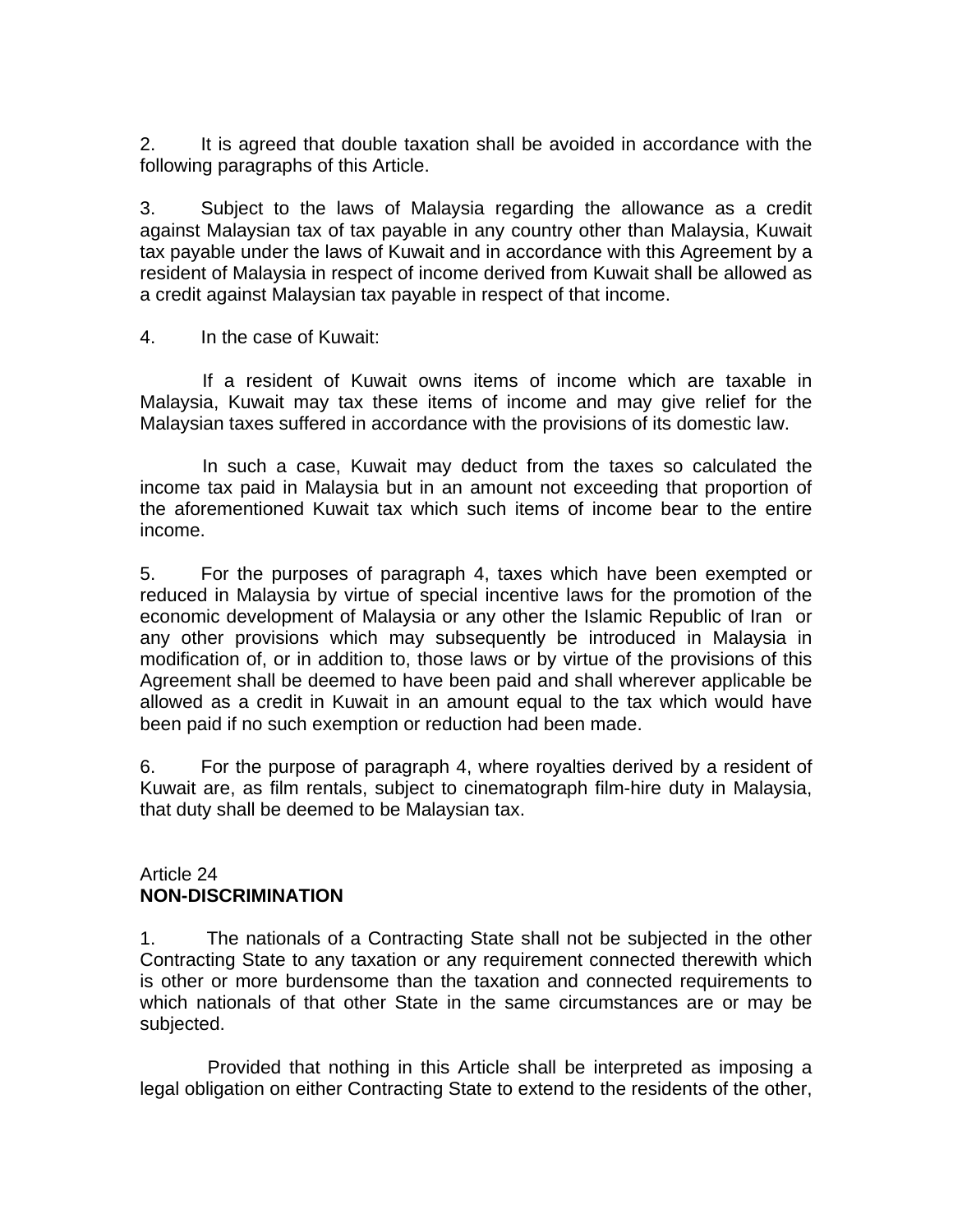the benefit of any treatment, preference or privilege which may be accorded to any other state or its residents by virtue of the formation of a customs union, economic union, a free trade area or any regional or sub-regional arrangement relating wholly or mainly to taxation or movement of capital to which such State may be a party.

2. The taxation on a permanent establishment which an enterprise of a Contracting State has in the other Contracting State shall not be less favourably levied in that other State than the taxation levied on enterprises of other State carrying on the same activities.

3. Enterprises of a Contracting State, the capital of which is wholly or partly owned or controlled, directly or indirectly, by one or more residents of the other Contracting State, shall not be subjected in the first-mentioned State to any taxation or any requirement connected therewith which is other or more burdensome than the taxation and connected requirements to which other similar enterprises of that first-mentioned State are or may be subjected.

- 4. Nothing in this Article shall be construed as obliging:
	- (a) a Contracting State to grant to individuals who are residents of the other Contracting State any personal allowances, reliefs and reductions for tax purposes on account of civil status or family responsibilities which it grants to its own residents;
	- (b) Malaysia to grant to nationals of Kuwait who are not residents in Malaysia those personal allowances, reliefs and reductions for tax purposes which are by law available on the date of signature of this Agreement only to nationals of Malaysia who are not residents in Malaysia.

5. Nothing in this Article shall be construed so as to prevent either Contracting State from limiting to its nationals the enjoyment of tax incentives designed to promote economic development in that State.

6. In this Article, the term "taxation" means taxes to which this Agreement applies.

# Article 25 **MUTUAL AGREEMENT PROCEDURE**

1. Where a resident of a Contracting State considers that the actions of one or both of the Contracting States result or will result for him in taxation not in accordance with this Agreement, he may, notwithstanding the remedies provided by the taxation laws of those States, present his case to the competent authority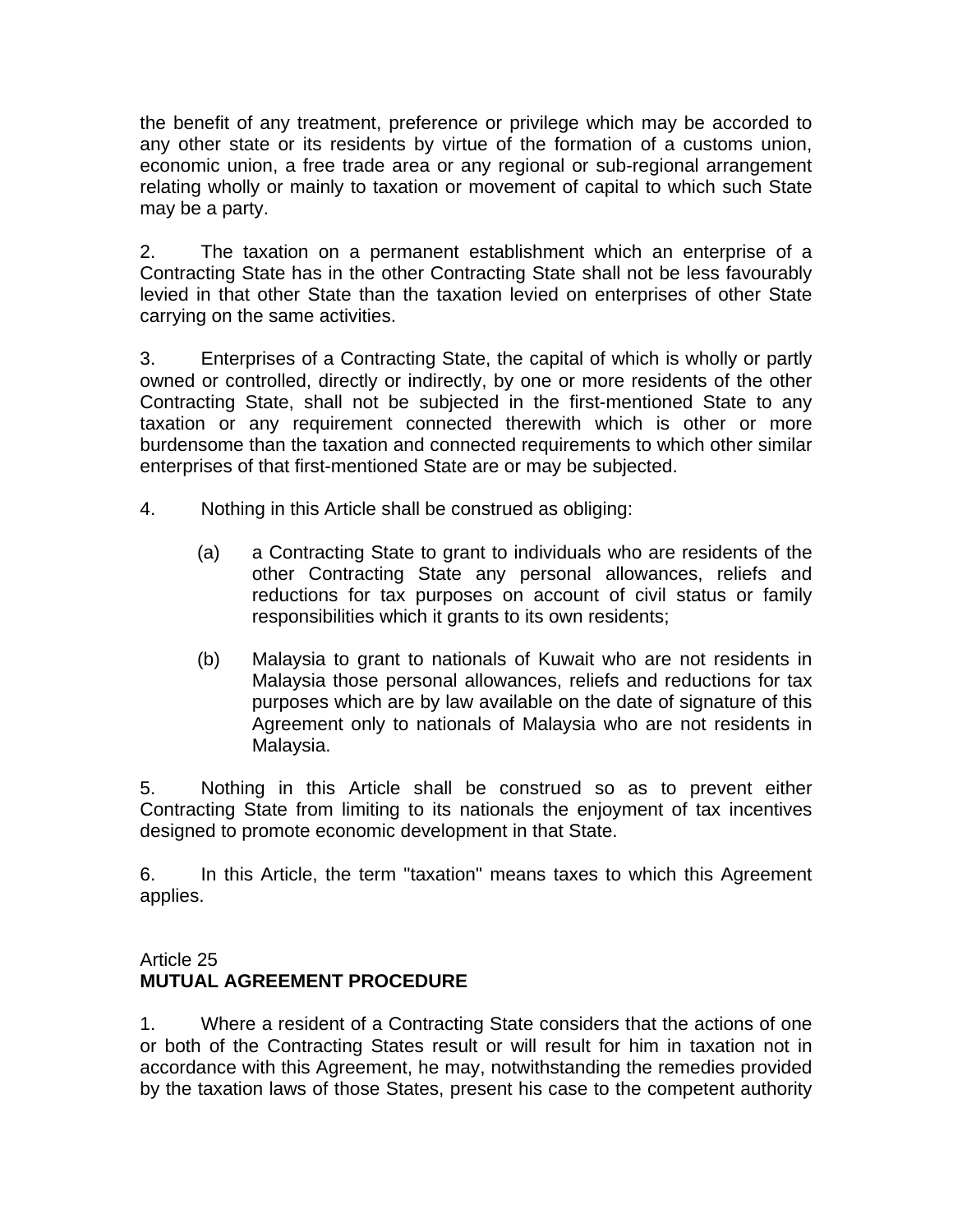of the State of which he is a resident or, if his case comes under paragraph 1 of Article 24, to that of the State of which he is a national. The case must be presented within three years from the first notification of the action resulting in taxation not in accordance with the provisions of the Agreement.

2. The competent authority shall endeavour, if the objection appears to it to be justified and if it is not itself able to arrive at an appropriate solution, to resolve the case by mutual agreement with the competent authority of the other Contracting State, with a view to the avoidance of taxation which is not in accordance with the Agreement. Any agreement reached shall be implemented notwithstanding any time limits in the domestic laws of the Contracting State.

3. The competent authorities of the Contracting States shall endeavour to resolve by mutual agreement any difficulties or doubts arising as to the interpretation or application of the Agreement. They may also consult together for the elimination of double taxation in cases not provided for in the Agreement.

4. The competent authorities of the Contracting States may communicate with each other for the purposes of reaching an agreement in the preceding paragraphs.

# Article 26 **EXCHANGE OF INFORMATION**

1. The competent authorities of the Contracting States shall exchange such information as is necessary for carrying out the provisions of this Agreement. Any information received by a Contracting State shall be treated as secret in the same manner as information obtained under the domestic laws of that State and shall be disclosed only to persons or authorities (including courts or reviewing authority) involved in the assessment or collection of, the enforcement or prosecution in respect of, or the determination of appeals in relation to, the taxes covered by this Agreement. Such persons or authorities shall use the information only for such purposes. They may disclose the information in public court proceedings or in judicial decisions.

2. In no case shall the provisions of paragraph 1 be construed so as to impose on a Contracting State the obligation:

- (a) to carry out administrative measures at variance with the laws and administrative practices of that or of the other Contracting State;
- (b) to supply information which is not obtainable under the laws or in the normal course of the administration of that or of the other Contracting State;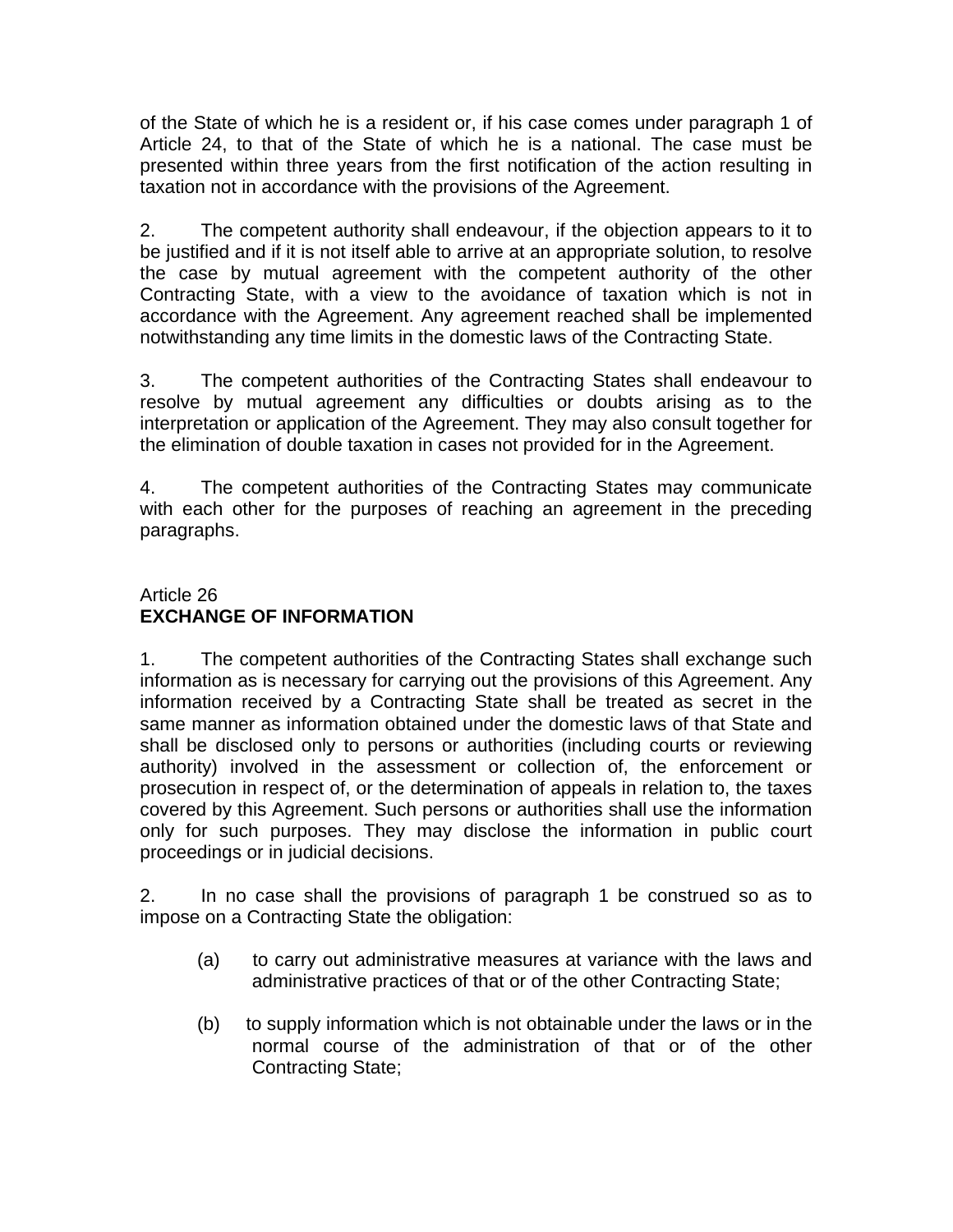(c) to supply information which would disclose any trade, business, industrial, commercial or professional secret or trade process, or information, the disclosure of which would be contrary to public policy (ordre public).

# Article 27 **MISCELLANEOUS**

1. The competent authorities of the Contracting States shall mutually agree on arrangements concerning the manner in which the limitations and exemptions contained in the foregoing Articles are to be implemented.

2. This Agreement shall not affect the right of residents of a Contracting State to benefit from tax and investment incentives, exemptions and allowances provided for by the other Contracting State in accordance with its domestic laws, regulations and administrative practices.

## Article 28 **DIPLOMATIC AND CONSULAR ACTIVITIES**

Nothing in this Agreement shall affect the fiscal privileges of diplomatic or consular officers under the general rules of international law or under the provisions of special agreements.

# Article 29 **ENTRY INTO FORCE**

1. This Agreement shall be subject to ratification in accordance with the constitutional requirements of the two Contracting States and the instruments of ratification shall be exchanged at ....

2. This Agreement shall enter into force upon the exchange of the instruments of ratification and shall have effect in both Contracting States:

- (a) in respect of all taxes withheld at source, to amounts in respect of taxes which are paid or credited on or after the first day of January 1988;
- (b) in respect of other taxes:
	- (i) in Kuwait, to taxes chargeable for any tax period beginning on or after the first day of January 1989; and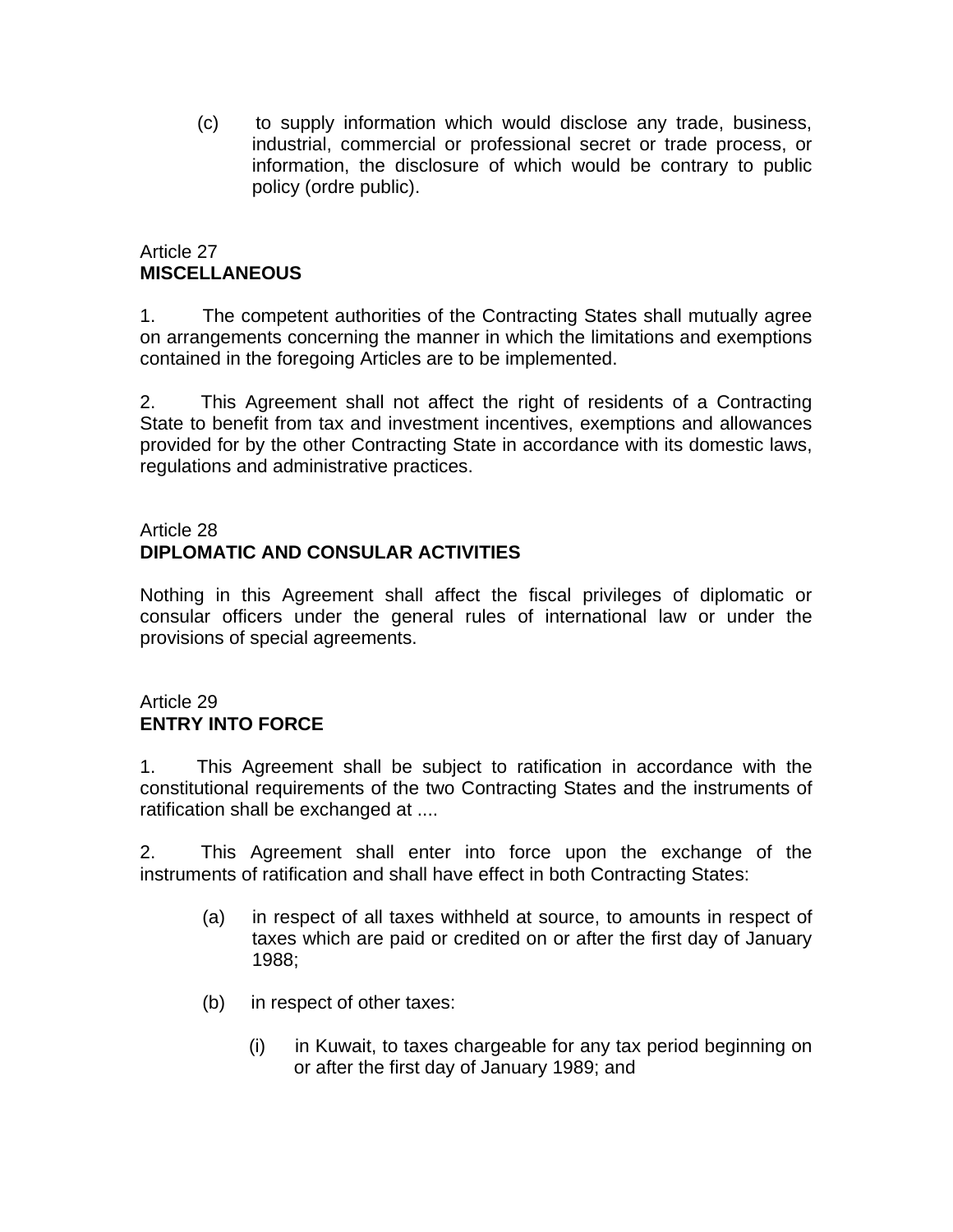(ii) in Malaysia, for the year of assessment beginning on the first day of January 1989, and subsequent years of assessment.

### Article 30 **DURATION AND TERMINATION**

 This Agreement shall remain in force for a period of five years and shall continue in force for similar period or periods unless either Contracting State notifies the other in writing, six months before the expiry of the initial or any subsequent period, of its intention to terminate the Agreement. In such event, the Agreement shall cease to have effect in both Contracting States:

- (a) in respect of taxes withheld at source, to amounts paid or credited on or after the first day of January in the year following that in which the notice is given;
- (b) in respect of other taxes:
	- (i) in Kuwait, for taxes chargeable for any tax period beginning on or after the first day of January in the year next following that in which the notice is given; and
	- (ii) in Malaysia, for the year of assessment on the first day of January in the year next following that in which the notice is given.

 In WITNESS THEREOF the undersigned, being duly authorised thereto by their respective Governments have signed this Agreement.

 Done at Kuwait in duplicate on this 4th day of Thulhija 1423 H, corresponding to 5th day of February 2003, in the Malaysian, Arabic and English languages, all texts being equally authentic. In case of divergency, the English text shall prevail.

FOR THE GOVERNMENT FOR THE GOVERNMENT OF OF MALAYSIA THE STATE OF KUWAIT

### **PROTOCOL**

 The Government of Malaysia and the Government of the State of Kuwait on signing at Kuwait on Wednesday this 4 Thulhija 1423 H, corresponding to 5th day of February 2003, the Agreement of the avoidance of double taxation and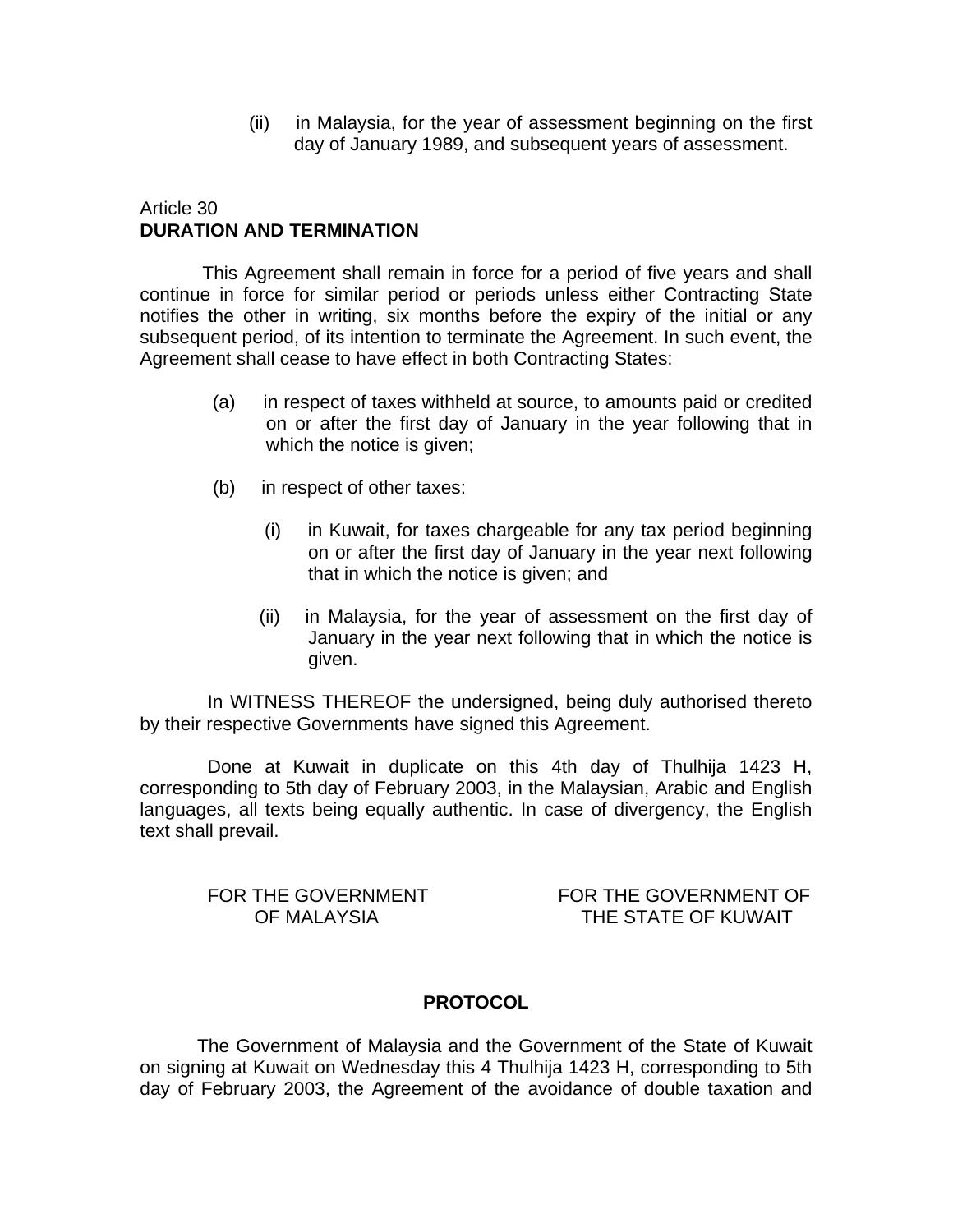the prevention of fiscal evasion with respect to taxes on income and for the fostering of economic relations have agreed upon the following provisions which shall form an integral part of the said Agreement.

# 1. **With respect to Article 2**

For the purposes of paragraph 2(b)(iii) of this Article in respect of taxes covered under the Agreement for Kuwait, it is understood that Malaysia will regard Zakat as tax only when it is paid by an individual who is a resident of Malaysia.

## 2. **With respect to Article 4**

 It is agreed that government institutions of Kuwait within the meaning of paragraph 2(c) of this Article are the following corporate entities created under public law which are wholly owned and controlled by Kuwait:

- public corporations,
- authorities,
- government agencies,
- foundations,
- development funds.

 Subject to the provisions of paragraph 2, sub-paragraph (c) of this Article further institutions can be recognized as government institutions.

### 3. **With respect to Article 5**

For the purposes of paragraph 4 of this Article it is understood that where supervisory activities referred [to] in that paragraph are carried out by the enterprise itself in connection with the building site or construction project undertaken by that enterprise the period applicable will be 12 months instead of 6 months.

### 4. **With respect to Article 10**

(1) In the case of unit trusts it is understood that the taxation of a unit trust would depend on whether the trust is an exempt trust or not. Therefore, taxation on the unit holder would depend on the taxexempt status of the trust. If the trust is exempted, dividends distributed to unit holders are presently exempt up to \$5,000 per year. Anything in excess of this amount would be subject to tax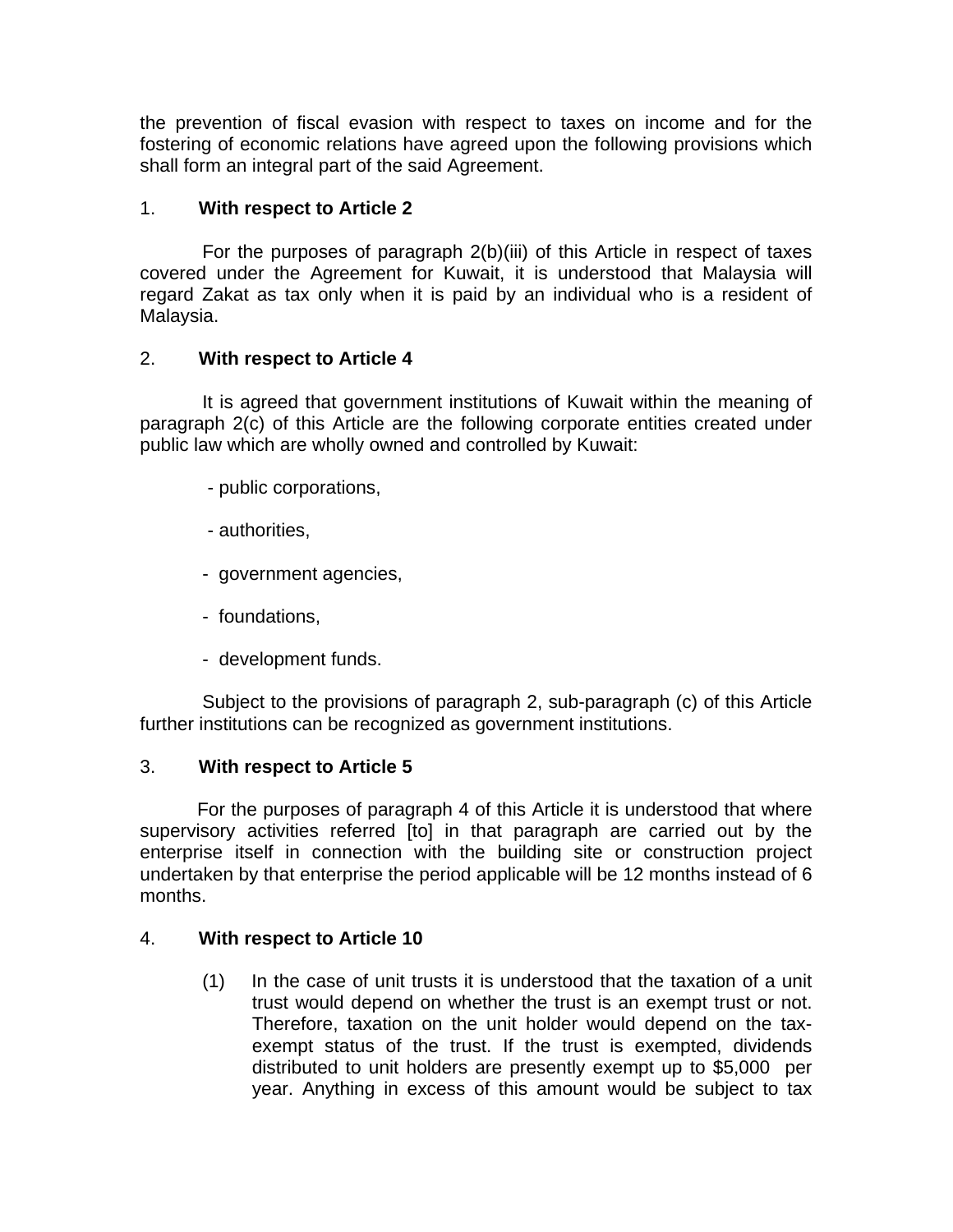based on the unit-holder's marginal rate. In the case of a nonexempt trust, the tax treatment of dividends distributed to the unitholders is similar to that of companies.

 (2) It is also understood that Malaysia proposes not to regard as income gains arising from the sale of shares by unit trusts.

### 5. **With respect to Article 11**

- (1) For the purposes of paragraph 3 of this Article an approved loan is defined in section 2(1) of the Income Tax Act 1967 of Malaysia means:
	- (a) any loan or credit made to the Government, state government (including any loan or credit made to a person other than the Government or state government where the loan or credit is guaranteed by the Government or state government), local authority or statutory body; or
	- (b) any loan or credit other than a loan or credit of the kind specified in sub-paragraph (i), made to a person where the amount of such loans or credit exceeds two hundred and fifty million ringgit, by a person not resident in Malaysia; provided that:
		- (i) the loan or credit has been approved by the Minister of Finance; and
		- (ii) the loan or credit agreement was executed in Malaysia or where the loan or credit agreement with the prior approval of the Minister was executed outside Malaysia.
- (2) For the purposes of paragraph 5(b)(ii) of this Article, where 51 per cent or more of the share capital of a company is beneficially owned by the Government and/or by government of Kuwait, that company shall be regarded as a controlled company.

 In WITNESS WHEREOF the undersigned, being duly authorised thereto by their respective Governments have signed this Protocol.

 Done at Kuwait in duplicate on this 4th day of Thulhija 1423 H, corresponding to 5th day of February 2003, in the Malaysian, Arabic and English languages, all texts being equally authentic. In case of divergency, the English text shall prevail.